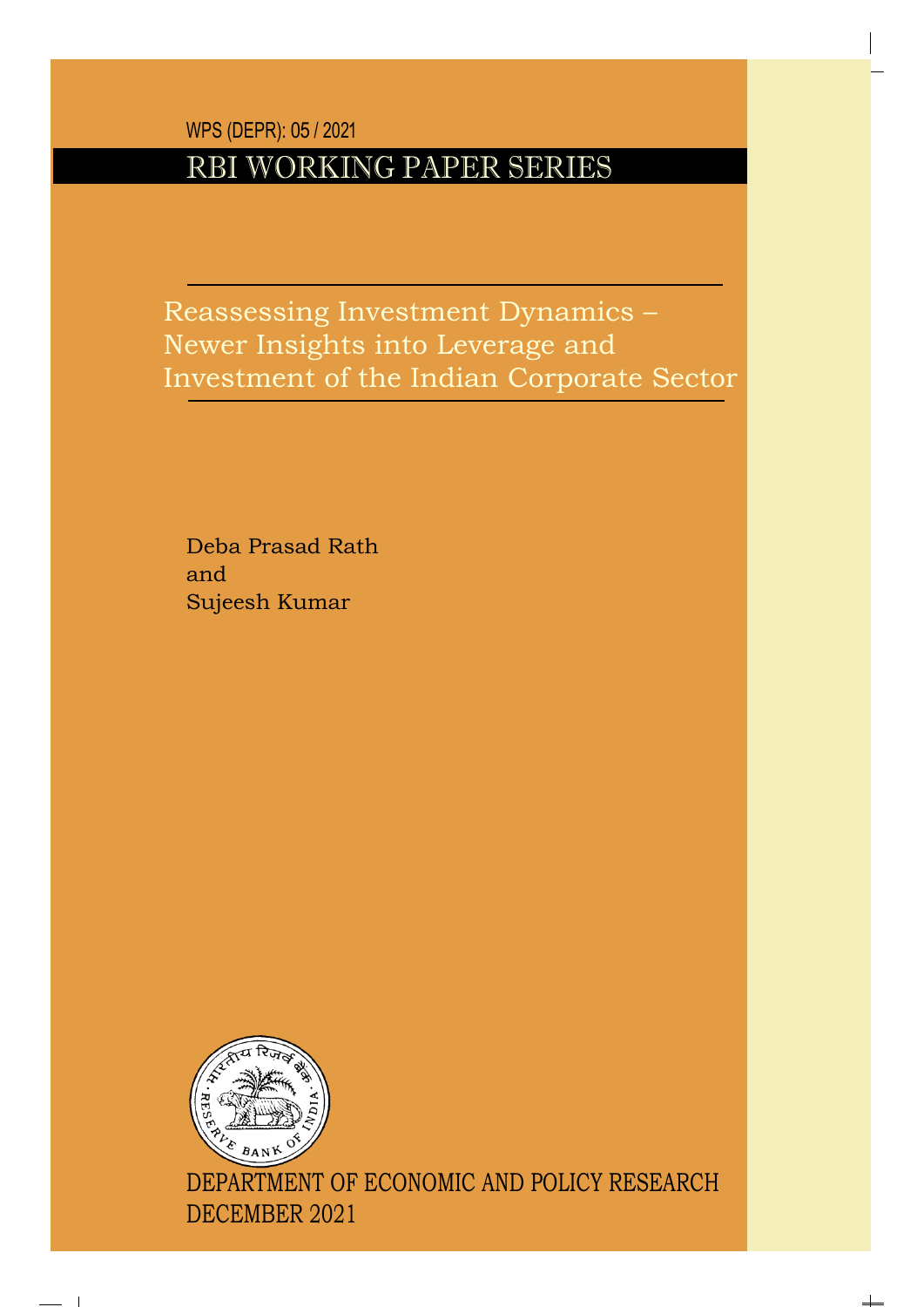The Reserve Bank of India (RBI) introduced the RBI Working Papers series in March 2011. These papers present research in progress of the staff members of the RBI and at times also those of external co-authors when the research is jointly undertaken. They are disseminated to elicit comments and further debate. The views expressed in these papers are those of the authors and not necessarily those of the institution(s) to which they belong. Comments and observations may please be forwarded to the authors. Citation and use of such papers should take into account its provisional character.

 $\Box$ 

Copyright: Reserve Bank of India 2021

 $\overline{\phantom{a}}$ 

 $\overline{\phantom{a}}$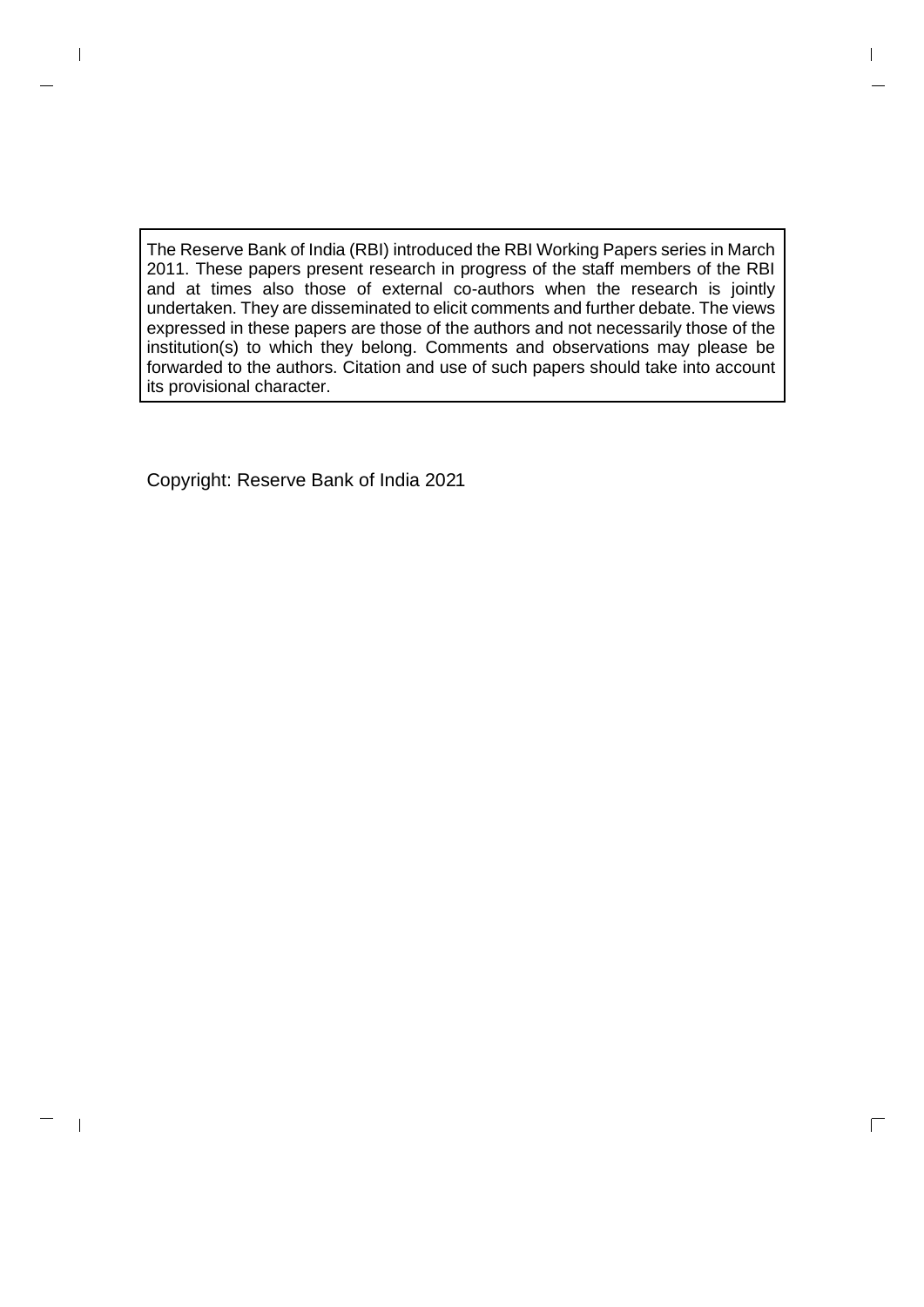## **Reassessing Investment Dynamics – Newer Insights into Leverage and Investment of the Indian Corporate Sector**

Deba Prasad Rath and Sujeesh Kumar

#### **Abstract**

*Given the criticality of investment in achieving durable growth in the context of ongoing subdued investment, globally as well as in India, this paper revisits investment dynamics in India from the standpoint of the 'augmented accelerator' hypothesis and examines whether a combination of macro and financial factors explains better the investment trends in the Indian economy. On an analysis of Indian corporate data for the period 1980-81 to 2018-19, we found that financial variables are assuming a greater role in determining the investment dynamics of the Indian corporate sector together with business expectations of the corporates and economic policy uncertainties. Cash holdings of the companies have a negative impact on fixed investment, implying cash holdings not to be realising into fixed assets. Furthermore, the paper attempts to provide a modeldriven estimate of a threshold for Indian corporate leverage - estimated at around 60 per cent for debt to equity ratio and 28 per cent for debt to asset ratio, beyond which corporate leverage drags growth.*

**JEL Classification:** E220, E710, G310, G380, Y10

**Keywords:** Investment, GDP, accelerator, business investment, policy uncertainty, business expectations.

Dr. Deba Prasad Rath [\(dprath@rbi.org.in\)](mailto:dprath@rbi.org.in) is Officer-in-Charge of Department of Economic and Policy Research (DEPR) and Dr. Sujeesh Kumar S. [\(sujeeshks@rbi.org.in\)](mailto:sujeeshks@rbi.org.in) is Assistant Adviser in Monetary Policy Department, Reserve Bank of India (RBI). The authors are thankful to Dr. Mridul Kumar Saggar, Shri Avdhesh Kumar Shukla, Shri Joice John and Shri Bichitrananda Seth for their insightful comments on an earlier version of the paper. Authors would also express their sincere gratitude to the participants of the DEPR Study Circle at RBI, Mumbai, for offering suggestions and comments to improve the quality of this paper. We are also thankful to an anonymous reviewer for the review and comments. The views expressed in the article are those of the authors and do not represent the views of the RBI.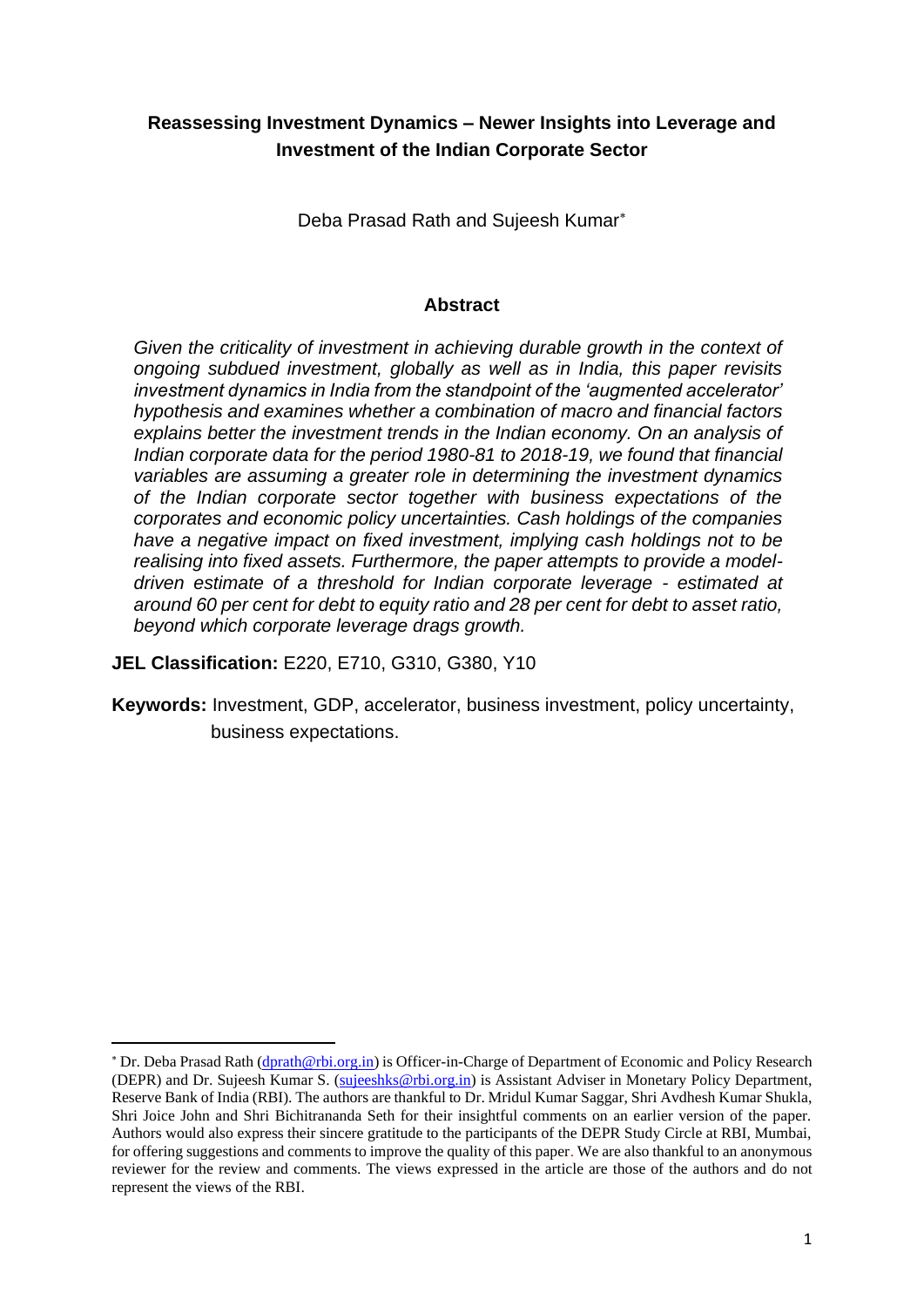## **Reassessing Investment Dynamics – Newer Insights into Leverage and Investment of the Indian Corporate Sector**

## **Introduction**

After the global financial crisis (GFC) in 2008, the slowdown in investment has been observed across the globe, including both advanced economies (AEs) and emerging market economies (EMEs) mainly due to lack of active involvement of the private corporate sector – the main drivers of the investment. A vast literature covering both country-specific and cross-country studies has emerged after the GFC concluding that the net effect of the crisis was the global growth slowdown mainly due to subdued investment activity (Chen *et al*., 2019; World Bank, 2010; Kumar and Pankaj, 2009). Despite the policy measures pursued, particularly with regard to foreign investments and easy availability of finance, external borrowings, initiatives to ease of doing business and effective foreign exchange management, the investment slowdown witnessed after the GFC has not been fully recovered so far, thus raising the question whether the decline in investment is a result of weaker economic environment solely. Another key question is the extent to which corporate debt, which has increased post-GFC in many advanced and emerging market economies due to a credit boom in the pre-crisis period is acting as a drag on investment. In the Indian context, Nagaraj (2013) observed that the growth in the Indian economy from 2003 to 2008 was a private corporate debt-driven growth before getting subdued after the GFC period. Globally, corporates resorted to bank borrowing for investment in infrastructure and commodity-related business. The slump in these sectors hit corporate profits to new lows, and with corporates not being able to repay, debt ballooned in the balance sheets of the corporates, which turned as bad assets in the books of the creditors. Consensus is veering towards the conclusion, as shown by several studies, that the reasons for the investment slowdowns include macro-fundamentals, excessive borrowings, policy uncertainties and lack of business confidence. In addition, investment and leverage are seen to have a non-linear relationship implying that there will be a threshold of debt beyond which the investment may fall.

Corporate leverage tends to amplify shocks, as corporate deleveraging could lead to depressed investment and higher unemployment, and corporate defaults could trigger losses and curb lending (IMF, 2019). Elevated corporate debt reflecting rising debt and often weak debt service capacity could lead to a rise in the debt-at-risk measures like interest coverage ratio, net debt to asset ratio. This could result in losses for banks and non-bank financial institutions with significant exposures to highly indebted non-financial firms. In the Indian context, few studies have mentioned the negative impact of excess leverage in investment (Shukla and Shaw, 2020; RBI,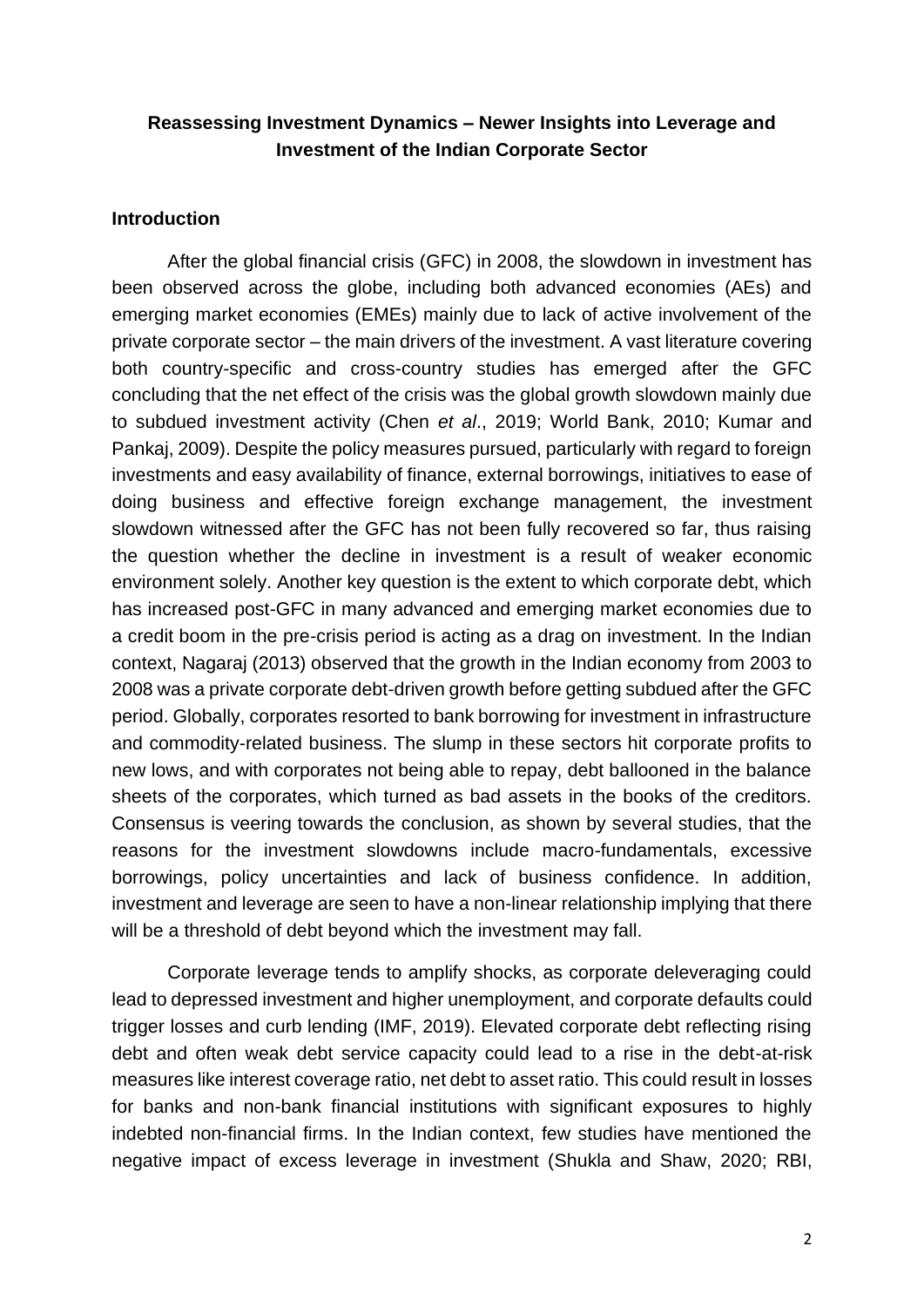2018). Notwithstanding several studies in India at the sectoral level on the relationship between debt and investment, there is a dearth of empirical studies at the aggregate level on the relationship between investment and leverage; the present study seeks to fill this gap in the literature.

With this backdrop, the objective of the study is manifold. Firstly, the study examines how the financial variables impact the investment trends in India. Secondly, the relationship between investment and leverage is studied at the aggregate level of the Indian corporate sector to establish if there exists a threshold level of corporate leverage in India. Thirdly, the study analyses the role of policy uncertainty and business confidence in determining the revival of stalled investments. Finally, the study also presents some of the key drivers of investment in the Indian context.

The sequence of the paper is organised into six sections. Section II presents a brief review of the existing literature on corporate investment and leverage. Some of the stylised facts related to Investment are presented in Section III. The methodology and modelling approach including data sources are presented in Section IV. Section V deals with the empirical analysis followed by discussions; and finally, concluding observations are given in Section VI.

#### **II. Review of Literature**

Corporates generally finance their investment activities using external funds or/and internal funds. Both have pros and cons. Debt funds are mainly long-term borrowings from banks or financial institutions and equity funds raised through public subscriptions. Lack of funds for investment implies that firms are constrained in obtaining external funds and unable to manage enough internal funds. Firms often prefer using internal funding to finance investment if it is cheaper than external funds, the latter seen in respect of specific sectors like technology and mining (Fazzari *et al*., 1988). The finance literature establishes both negative and positive effects of financing investment through debt. The positive effect of debt financing is the tax advantages of the firms as compared to other sources of financing (Modigliani and Miller, 1963) whereas, on the negative side, high corporate indebtedness causes higher interest expenses and thus lowers funds available for investment. The intention to clean up weak balance sheets to lower external finance costs leads firms to increase savings and to waive possibly profitable investment opportunities (Myers, 1977). In the case of developed and emerging economies, the level of financial development is good only up to a point, after which it becomes a drag on growth. Specifically, more finance leads to an inverted U-shaped effect on growth (Reinhart and Rogoff, 2009; Cecchetti *et al*., 2012; Cecchetti and Kharroubi, 2012). However, studies proved that higher levels of financial development do better in the allocation of capital investment, which enables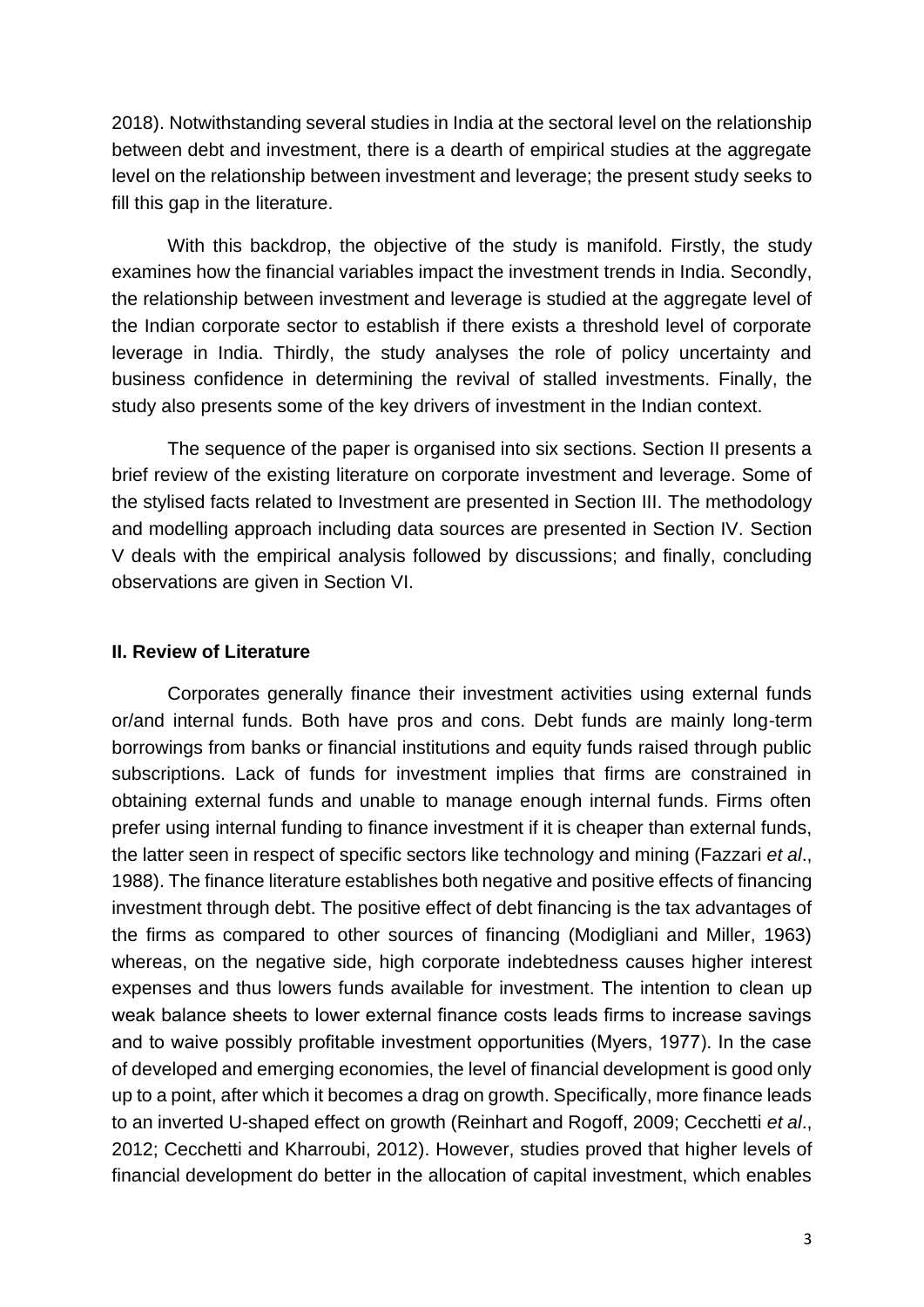growth (Marconi and Christian, 2017). A strand of the literature has established that in the post-GFC, highly leveraged companies are seen to be a drag on investment with the relation between debt and investment being non-linear *i.e.,* there will be a threshold beyond which firms' indebtedness might be negatively related to investment. If debt levels are below a certain threshold, it positively affects investment to the extent that the costs of holding debt are lower than marginal returns from further investment. However, high debt levels on firms' balance sheets exert a negative effect on investment, as costs associated with high debt holdings increase significantly and thus reduce marginal returns on investment (Cecchetti *et al*., 2012; ECB, 2013; and Kalemli-Ozcan *et al*., 2015).

The non-linear relationship between leverage and firm's investment can also be attributed to agency cost of debt; these are internal costs incurred due to the competing interests of shareholders (principals) and the management team (agents) expenses incurred for fear of agency cost problems arising from the separation of ownership and control that are associated with resolving this disagreement and managing the relationship. A higher level of debt, maybe beyond the threshold level, increases the bankruptcy cost too, even though increased levels of debt reduce the agency cost of free cash flow (Li and Cui, 2003; Zhang and Li, 2008).

The behaviour of firms may be distinguished between those having high leverage and low leverage ratio. In times of financial distress, firms with high leverage are concerned about default risk and their focus will be restoring the leverage threshold and they may give up their investment opportunities. But low leveraged firms face low financial constraints, and they may utilise their borrowing power (Modigliani and Miller, 1963). A vast empirical literature on investment and leverage can be found evidencing high corporate leverage to be having negative effects on investment (Vermeulen, 2002; Benito and Hernando, 2007; Martinez-Carrascal and Ferrando, 2008; Pal and Ferrando, 2010; Kalemli-Ozcan *et al*., 2015; and Barbiero *et al*., 2016). Many of these findings emerged after the global financial crisis in 2008. Due to excessive borrowings by corporates, the indebtedness has gone up drastically resulting in firms struggling to service their debt as the return from their investment is getting curtailed.

A plausible explanation of low investment in a fixed asset is uncertainty in return due to the low degree of business expectations which lack profitable investment opportunities. Increases in uncertainty make firms reluctant to undertake investment (Bloom *et al*., 2007; Guiso and Parigi, 1999). In advanced countries like the United States, even though firms are confident of the future demand conditions, hesitate to invest in new projects. With the strong growth of debt and equity issuance, firms use new debt to finance share buybacks (Rixtel and Villegas, 2015).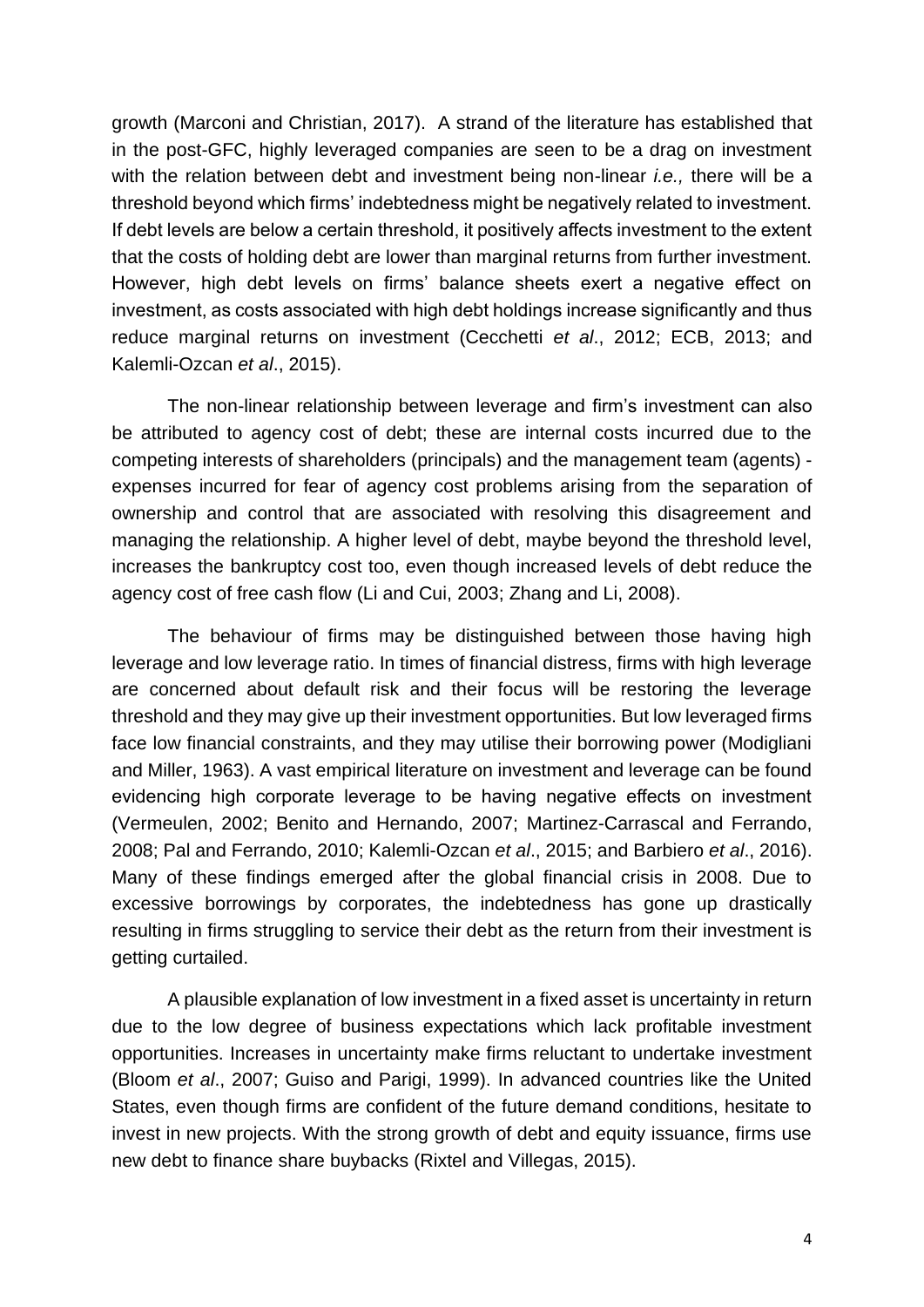An IMF study (2018a) based on non-financial corporates across major industrialised countries suggests that large firms accumulated higher gross corporate savings, which have not supported a proportionate increase in fixed capital investment but led to a build-up of liquid financial assets, over the last two decades. The findings of a recent study by Joseph, *et.al*., (2019) suggested that firms with high cash holdings have a significant role in the investment activities as compared with those who are cash-poor, especially during the recovery period after the GFC. Cash-rich firms continued their investment and accumulated more profits over the long run whereas cash-poor firms failed to survive in the post-GFC period.

Akin to the global research on trends in corporate leverage, there are a few studies focused on Indian corporate leverage (Bhaduri, 2008; Chauhan, 2017; Herwadkar, 2019; Shukla and Shaw, 2020; and Sony and Bhaduri, 2021). In contrast to other developed and other developing countries, studies on India indicated that due to increasing number of non-manufacturing firms requiring low capital leads to maintaining a low leverage ratio. Moreover, Indian firms are more conservative as they use internal funds and many times do not substitute debt by raising more equity to finance their capital requirements. Therefore, the debt ratios are low as compared with other developing countries. Apart from the firm-specific factors, institutional and other country-specific factors like the underdevelopment of credit markets also significantly explain the decline in debt ratios in India (Chauhan, 2017). Note that this study is based on a small sample of 371 companies during the period 2003 to 2016 on monthly data. However, in the aftermath of the GFC 2008, the debt ratio of the corporates has increased in the EMEs.

Herwadkar (2019) examined corporate leverages of EMEs including Indian firms based on annual accounts data during the period 1996-2014, comparing the determinants of corporate leverage between pre-GFC and post-GFC period across EMEs. The study found that a changing macroeconomic environment led to the sharp rise in corporate leverage in EMEs in the post-crisis period. International factors are responsible for the corporate leverage than firm-specific factors in the post-crisis period. Similar research concluded that global financial conditions are responsible for the rising corporate leverage in EMEs. This is more pronounced for financially constrained firms, such as small- and medium-sized enterprises (Alter and Elekdag, 2020).

The relationship between leverage and investment in connection with financial constraints of Indian manufacturing firms studied by Bhaduri (2008), points that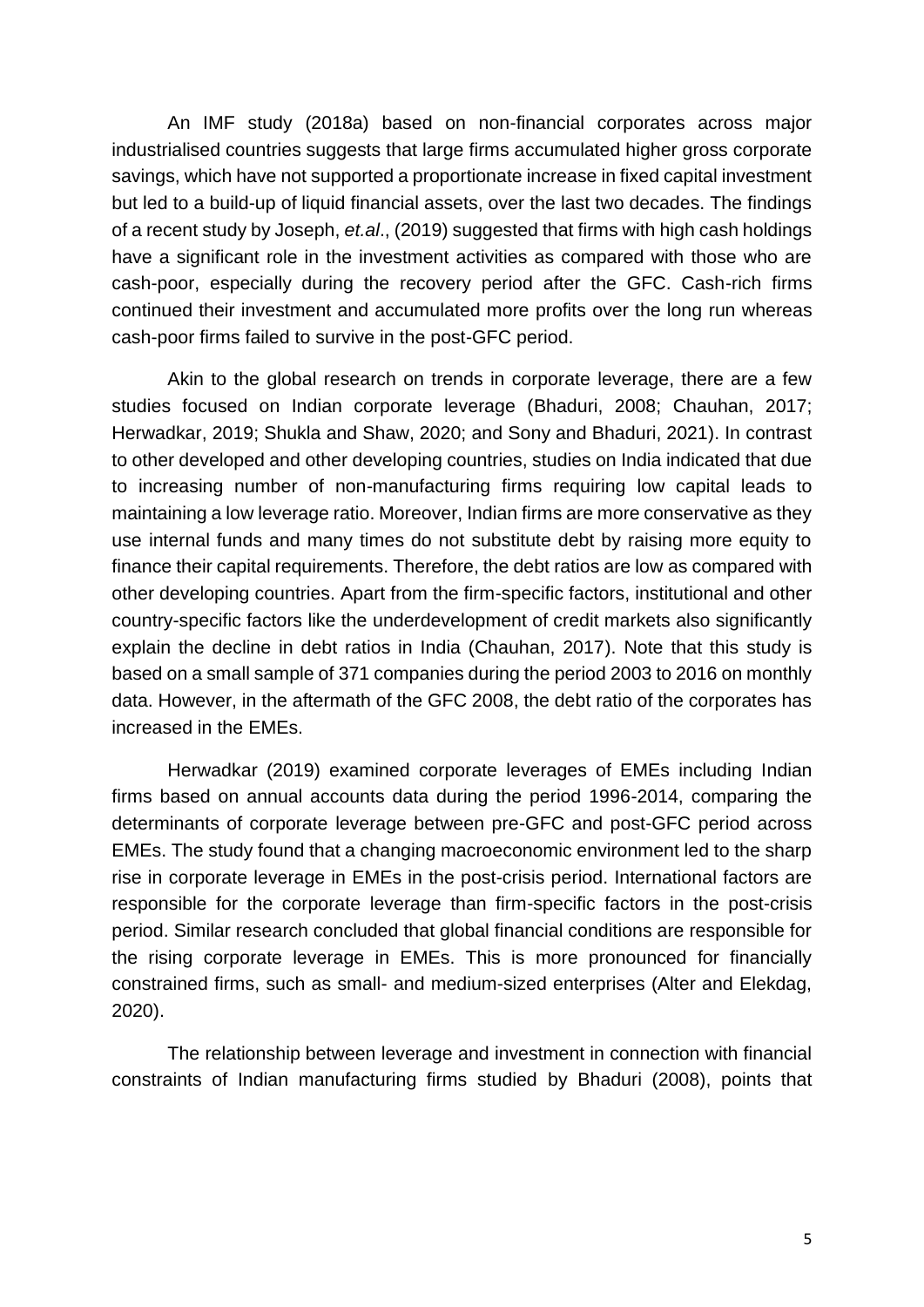financially constrained<sup>1</sup> firms exhibit a much higher investment-cash flow sensitivity than that of financially unconstrained. Specifically, leverage has a negative influence on the investment decision for financially constrained firms, while it has a positive impact on investment for financially unconstrained firms. Further, though it is not related to investment leverage dynamics, Bhaduri (2005) on an analysis of the investment patterns of 362 Indian manufacturing firms during the period 1989-1990 to 1994-1995 found that the liberalisation effort succeeded in relaxing financial constraints faced by the Indian firms.

As indicated earlier, excess leverage is expected to have a negative impact on investment. Shukla and Shaw (2020) analysed the firm's leverage on corporate investment in India based on the firm-level data during the period 2004-2017. Their result concluded that the high leverage of firms has an adverse impact on their capital expenditure. Furthermore, they found a non-linear relationship between leverage and firm investment using a cubic regression indicating a firm's leverage adversely affects its investment activity after a higher threshold. However, they have not explicitly estimated the threshold level of the corporate investment.

Most of the studies cited above highlighted the positive and negative effects of debt funds on investment, the impact of excess financing on growth, the determinant of leverage, financing choices between debt and equity, the relationship between debt and investment, and the impact of cash holdings on investment especially for the private non-financial corporates. As we have already alluded to, the objective of our study is manifolds - one of them is to find a threshold for corporate leverage in India, which can be considered as a benchmark and could be considered as useful for policymakers and analysts. If the leverage exceeds the benchmark, it could have adverse implications in financial stability. To the best of our knowledge, no studies are found in the Indian context arriving at a threshold of debt at an aggregate level, which as such, is our contribution to the literature.

## **III. Some Stylised Facts**

Few stylised facts relating to credit, savings, leverage and investment are set out below.

#### *III.1 Credit and Investment*

The virtuous cycles enable animal spirit in the economy, which mutually reinforce investment, productivity growth, job creation, demand and exports (GoI,

 $<sup>1</sup>$  A firm is said to be financially constrained if the cost or availability of external funds prohibits the firms from</sup> undertaking an optimal investment decision that it would have taken otherwise, had internal funds been available (Bhaduri, 2005).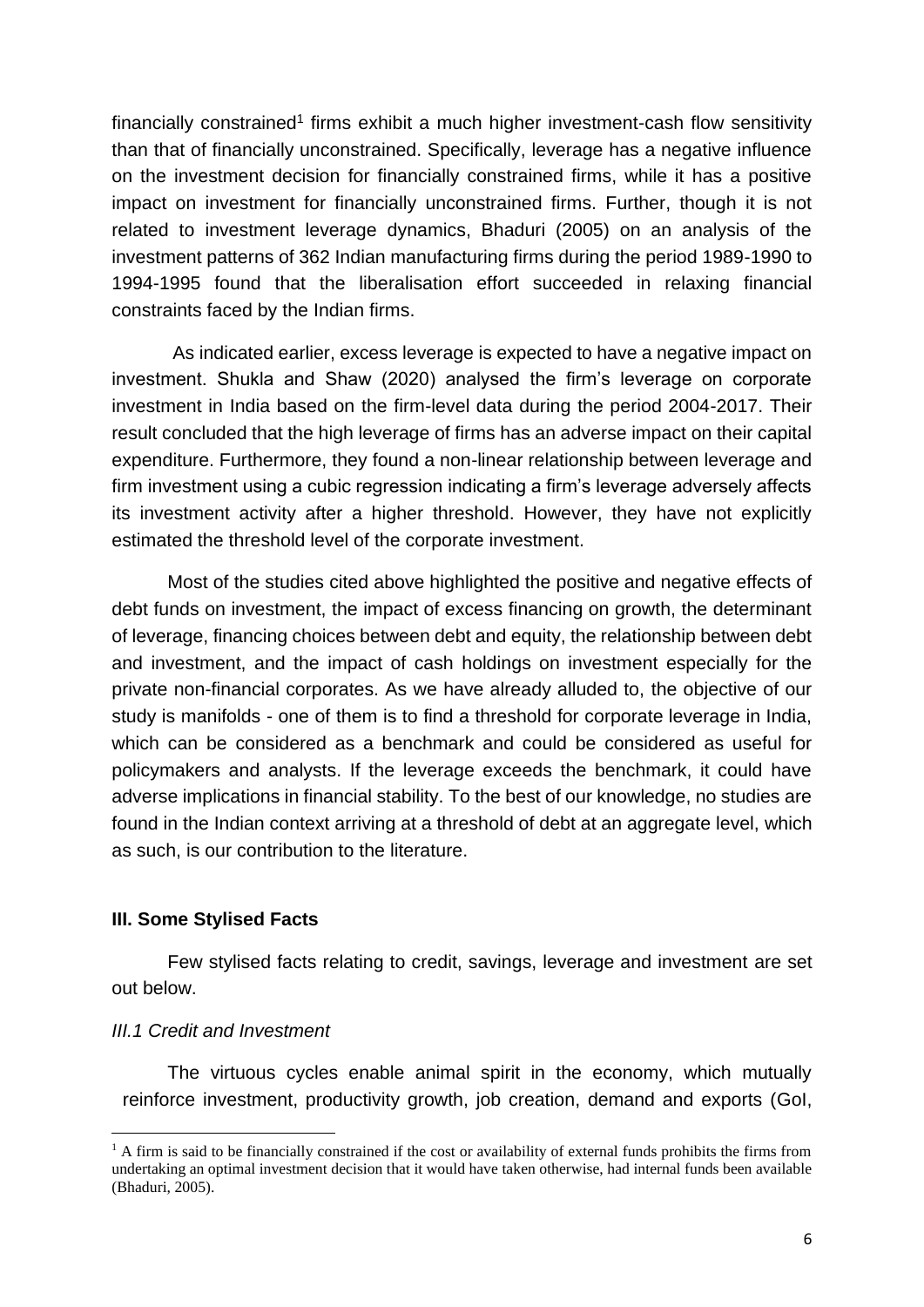2019). Ample credit availability is an indication of financial development that may be a leading financial indicator of growth.

Investment in fixed assets, generally reflected as gross fixed capital formation (GFCF) in the National Accounts, could be influenced by decisions to postpone capital expenditure (capex) on weak demand conditions, volatility of factors affecting profit expectations and availability of external financing. Bank credit is one of the main financing sources for capex projects and this source has traditionally supported financing for high value capex projects as well as small ticket investments in India. The infrastructure sector attracts the highest share among the total industrial credit extended by the banking sector in India.



## **Chart 1: Growth in Credit and Investment**

**Source**: CMIE; NSO; GoI; SEBI; and RBI.

Though the credit growth in this sector has been decelerating in recent years due to subdued demand and low investment activities, credit growth in the infrastructure segment was around 40 per cent in 2009-10. Although the banking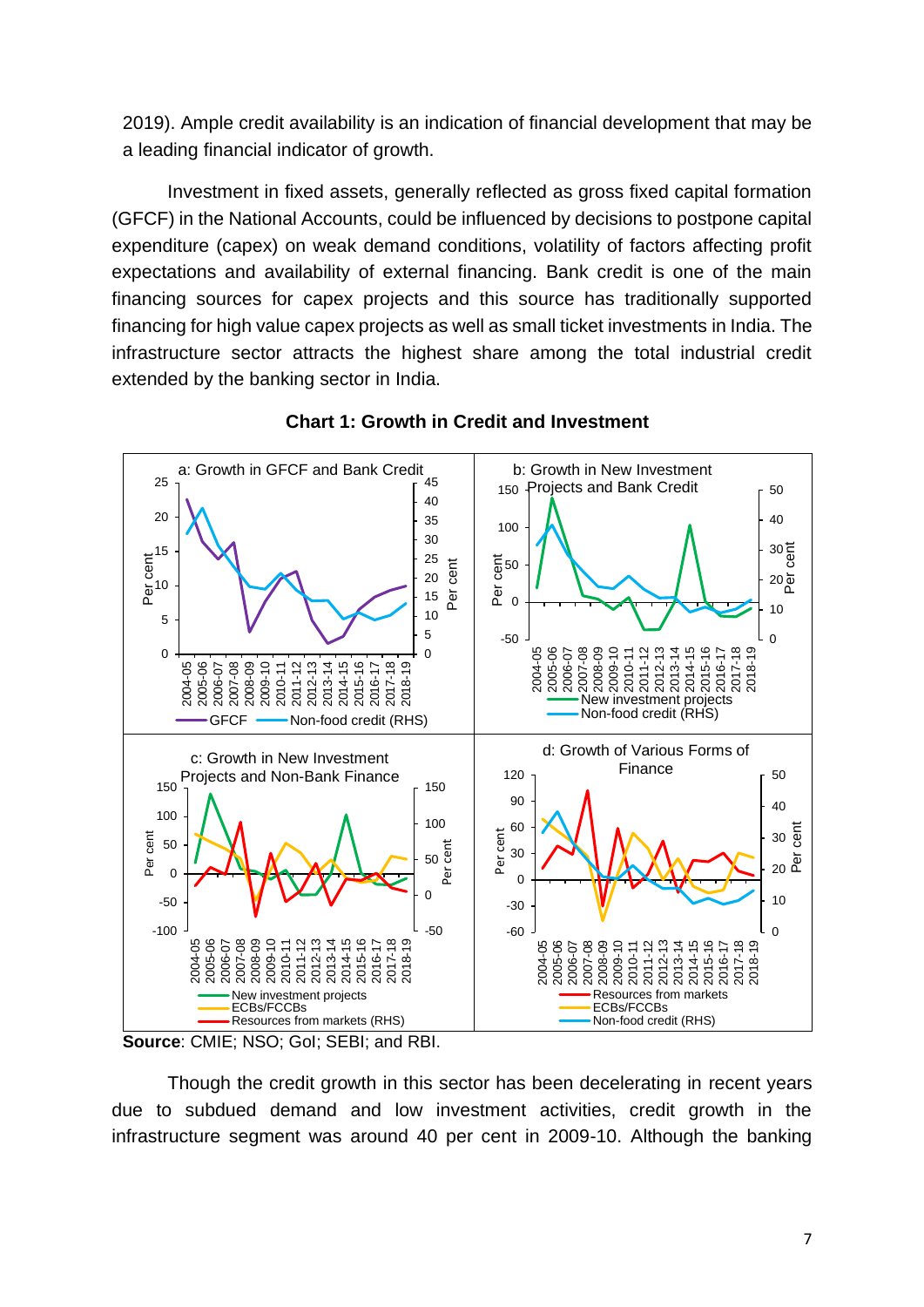sector has been beset with non-performing assets (NPAs)<sup>2</sup> at 8.4 per cent in 2019-20, the impact of declining bank credit has been significantly counterbalanced by other sources of funds like external commercial borrowings (ECBs) and resource mobilisation from the capital market<sup>3</sup>. Therefore, in the Indian scenario, the alternate sources of finance mainly substitute the traditional form of bank credit<sup>4</sup> and comovements can be found between credit growth and realised investment growth (Chart 1). Growth in new investment<sup>5</sup> projects and credit growth are much closer than the co-movement between bank credit growth and realised investment. Other forms of finance also move in tandem with credit and investment.

## *III.2 Savings in India*

Savings constitute a key determinant of economic growth and of financing investment. Emerging market economies' savings are significantly higher than that of advanced economies such as the US and the UK as reflected in the savings/GDP ratio for the advanced economies (AEs) and emerging market and developing economies (EMDEs) which stood at 22.7 per cent and 32.5 per cent, respectively in 2019. Emerging and developing Asian countries' saving rates are even higher (39.6 per cent in 2019) than the AEs and EMDEs (IMF, 2020). Since 2002-03, the share of gross domestic savings to GDP ratio of India was on an increasing trend, supporting high growth as seen typically during high growth periods in India. However, a decline in aggregate saving rate was found since 2007-08 followed by some uptick in 2010-11 (Chart 2). If we look at the disaggregated level, a similar trend can be seen in the case of household savings, whereas corporate sector savings continued to increase after a fall in 2007-08. Even though Indian households are net savers as opposed to the corporate sector, the trend has reversed after the global financial crisis.

Literature suggests that corporate savings have been increasing over the last 15 years in advanced economies across the countries. The increased savings can be reflected in the cash holdings of the corporate sector. The increasing trends in cash holdings are evidenced in non-financial firms, especially in large firms across industries. However, studies evidenced that higher corporate savings resulted in accumulating liquid financial assets rather than fixed investments.

<sup>&</sup>lt;sup>2</sup> Gross NPA ratio of all banks in India, measured as gross NPAs as per cent of gross advances.

<sup>&</sup>lt;sup>3</sup>Resources mobilised from the capital markets include equities and private placement of debt.

<sup>4</sup> Bank credit includes credit extended to the non-bank finance companies (NBFCs). NBFCs are also borrowing from domestic and international markets. Therefore, credit from NBFCs are not considered as other resources of substitution of bank credit.

<sup>5</sup> According to CMIE capex database, new investment means announcements of high value green-field projects for setting up industrial or infrastructure projects.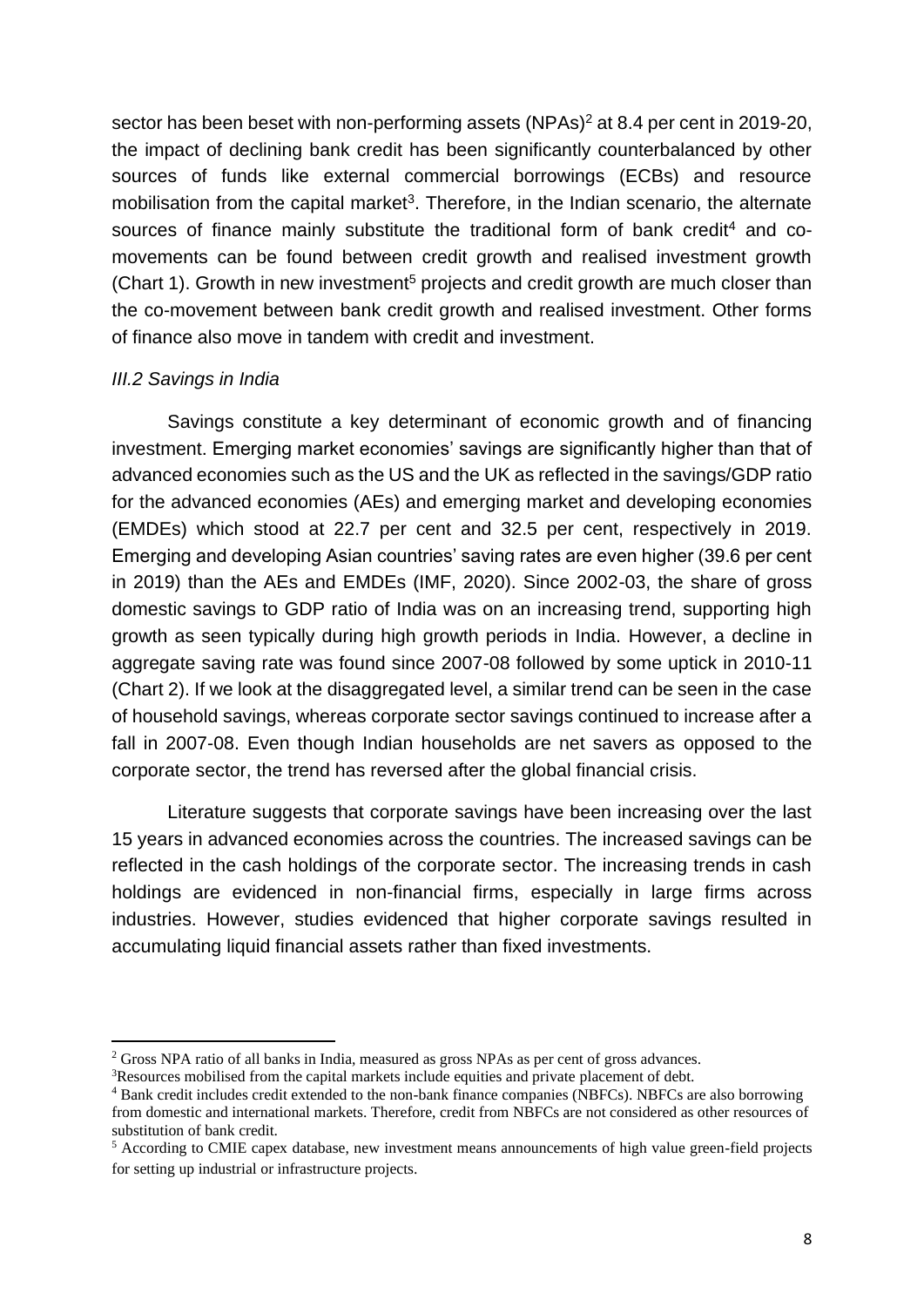

**Chart 2: Savings/GDP Ratio**

**Note:** Real GDP growth prior to the period 2011-12 is based on the back series released by NSO. **Source**: NSO, GoI.

In the Indian context, cash holdings of both public limited and private limited companies, as a percentage of their total assets, have been plotted in Chart 3 from 1980-81 to 2018-19 based on their financial statements. An upward trend in cash holdings can be found in the recent period in the case of private limited companies, whereas an opposite trend has been seen in the case of public limited companies.





**Source**: RBI; and Ministry of Corporate Affairs, GoI.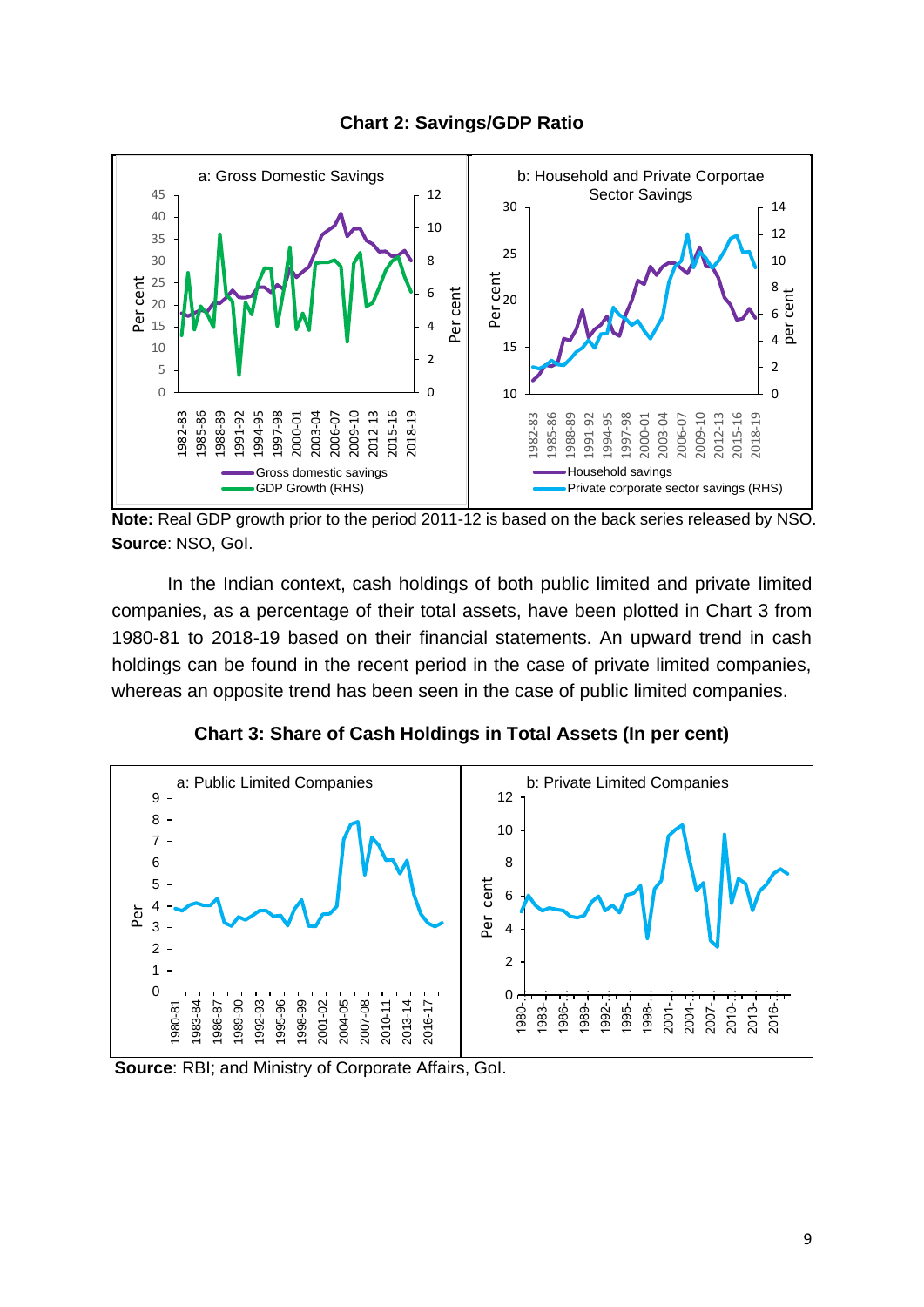## *III.3 Trend in Investments*

Sluggish growth, mainly due to muted investment activity, was a major concern for most of the economies in the post GFC period. Investments in fixed assets have significant implications for economic growth, especially in the emerging market economies (EMEs) including India as sustainable growth of an economy is critically dependent on the sustainability of the large investment projects undertaken by the corporates. The financial turbulence triggered by GFC, which had impacted the investments, has not settled down so far. Revival of the investment cycle is yet to happen in most of the developed economies and EMEs including India. Despite several policy initiatives by authorities to strengthen investments, the growth of real investment has not yet reached the pre-GFC level (Chart 4).





**Source**: World Bank data.

#### *III.4 Policy Uncertainty, Business Expectations and Investment*

Policy-related uncertainty has important economic consequences. A business decision is subject to various factors such as uncertainty regarding the timing of business investment, potential impact of policy decisions, political conditions *etc.* The role of economic policy uncertainty $6$  and business expectations<sup>7</sup> in corporate

<sup>6</sup> Economic policy uncertainty index is constructed based on three types of components and made a single index. One component covering news sentiments based on newspapers and the second component measures the level of uncertainty regarding tax codes. The third component is based on disagreement among economic forecasters as a proxy for policy uncertainty. This index is available for various countries. For more details about the policy uncertainty indices, please refer to the website: [http://www.policyuncertainty.com](http://www.policyuncertainty.com/)

<sup>&</sup>lt;sup>7</sup> The Business Expectations Index (BEI) released on a quarterly interval by the Reserve Bank of India gives a snapshot of the business outlook in every quarter. BEI is a composite index calculated as a weighted net response of nine business indicators. The nine indicators considered in the computation of the BEI are: (1) overall business situation; (2) production; (3) order books; (4) inventory of raw material; (5) inventory of finished goods; (6) profit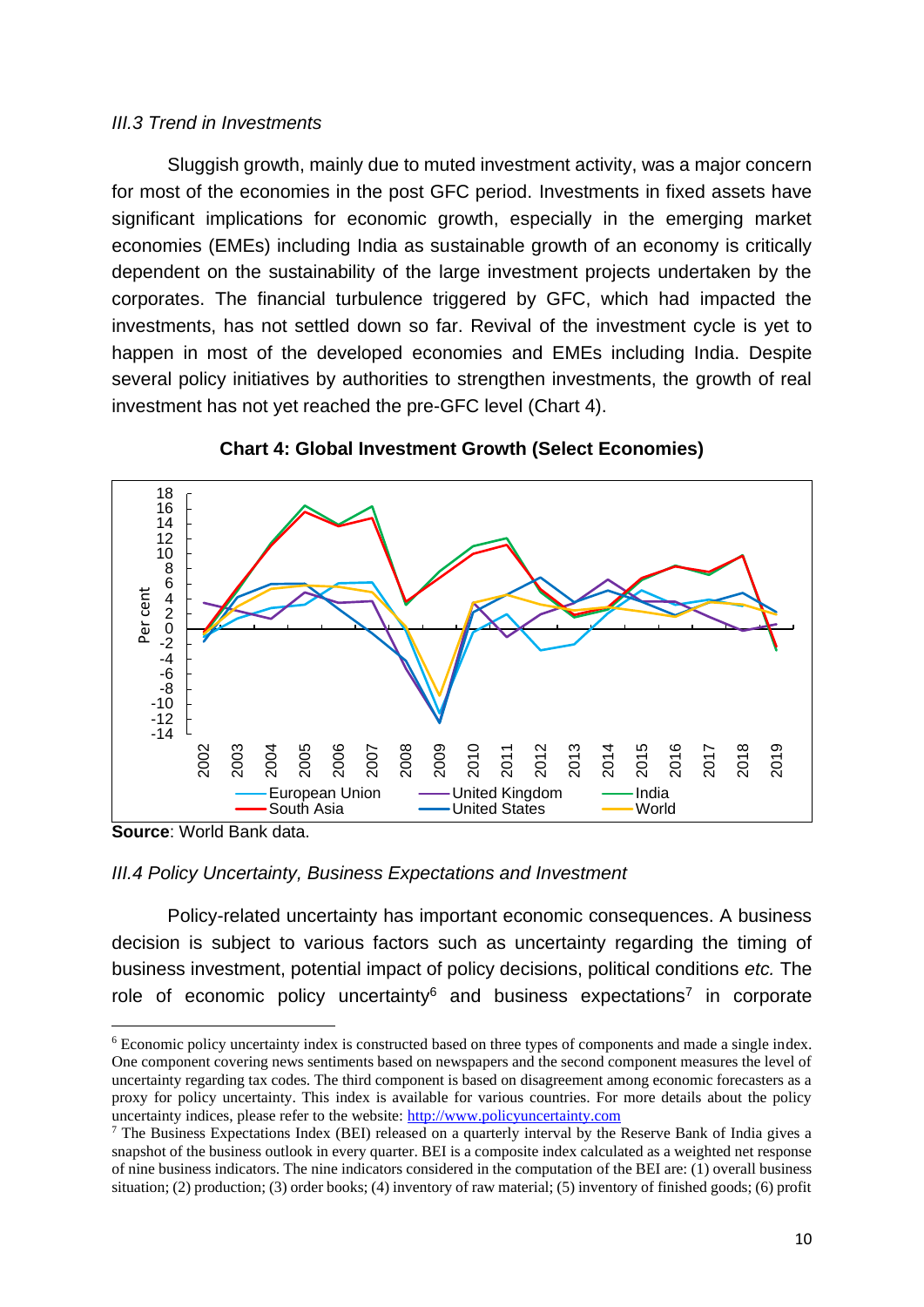investments have been studied recently by various researchers (Anand and Tulin, 2014; Gulen and Ion, 2016; Gennaioli *et al*., 2016; Klaus *et al.,* 2016). Several studies documented the importance of policy uncertainties, as a high degree of economic policy uncertainties may be a drag on investment. Gulen and Ion (2016) indicated in their study based on the US corporations that a strong negative relationship between policy uncertainty and capital investment of the US public corporations. They also mentioned that the relationship between uncertainty and investment is not uniform across firms. In a study done by Klaus *et al*., 2016 in Swiz firms, they evidenced an increase in policy uncertainty leads firms to reduce their investment plans. Higher economic policy uncertainties pull-down investment growth, while higher business confidence index or positive business expectations promote higher investment growth (Chart 5).



**Chart 5: Policy Uncertainty, Business Expectations and Investment**

# *III.5 Two Measures of Leverage*

Leverage or financial leverage is referred to as the amount of debt a firm uses to finance its assets. It is commonly presented as debt to equity ratio or debt to asset ratio. However, there is no consensus in the literature as to, which is the best form of leverage due to the different components appearing in the numerator and denominator of these ratios.

margins; (7) employment; (8) exports; and (9) capacity utilisation. For more information about BEI, please refer to the website: [https://rbi.org.in](https://rbi.org.in/)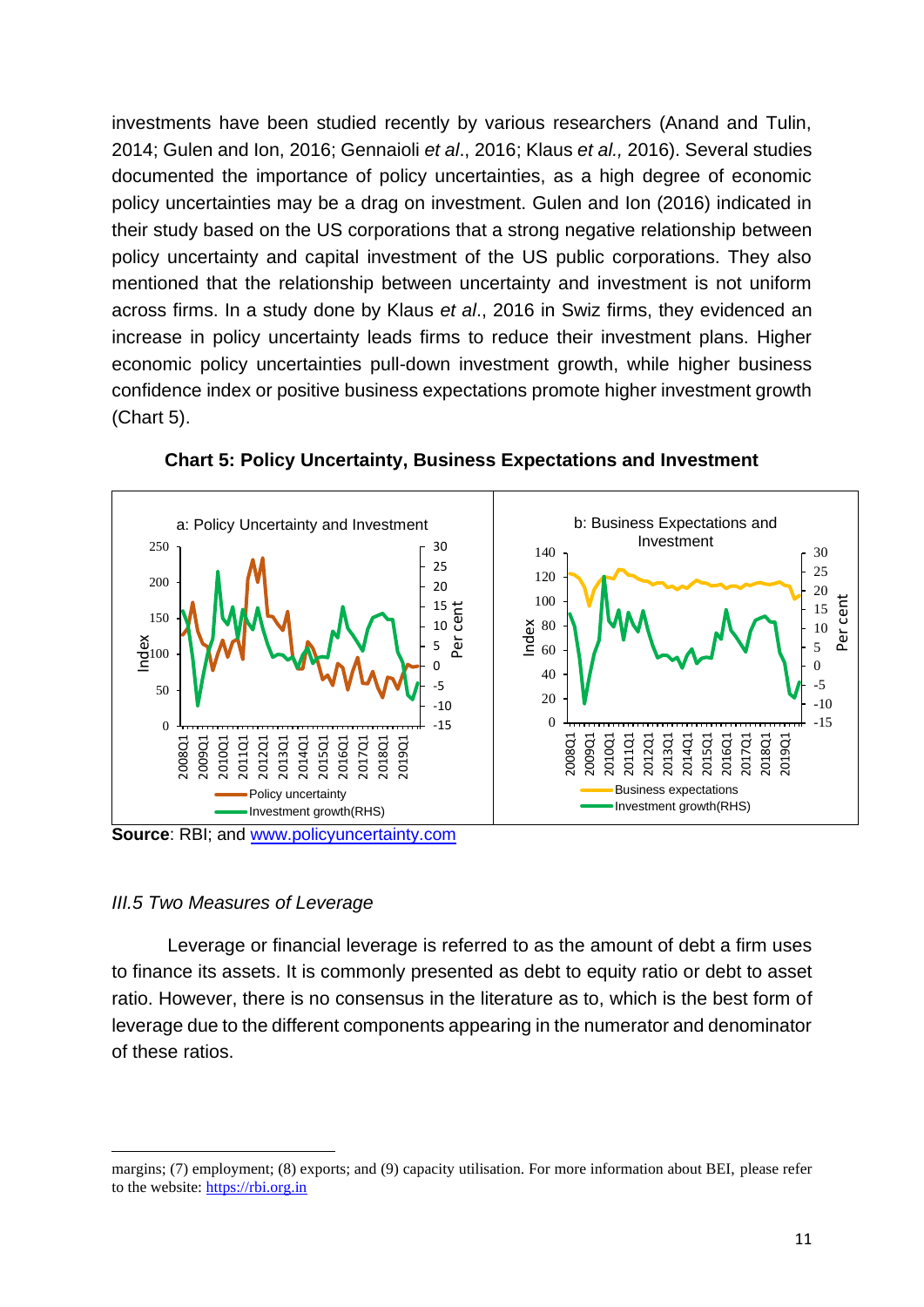The most important leverage measures are ratio of debt to equity and the ratio of debt to total assets<sup>8</sup>. The GFC led to an increase in leverage, especially in the private corporate sector. This in turn reduced the ability of private firms to raise funds for their investment projects. Country specific studies found evidence in holding back of investment due to high debt by the corporates. However, for firms with low levels of debt, the relationship between debt and investment is less robust and depends on a number of firm-specific characteristics and the macroeconomic environment (IMF, 2017). The Indian corporate sector leverage measures are presented in Chart 6. Both measures have shown co-movement over the period. From the year 2015-16 both the leverage measures have declined reflecting deleveraging undertaken by the Indian corporate sector notwithstanding a mild increase in 2018-19. Based on the annual accounts data, the debt-equity ratio and debt asset ratio of the Indian corporate sector are around 48 per cent and 19 per cent respectively in 2018-19.



**Chart 6: Measures of Leverage**

**Source**: DBIE, RBI.

#### **IV. Data and Methodology**

The study has used both annual and quarterly data on corporate investment at an aggregate level. The annual data are based on audited annual accounts of the nongovernment non-financial public limited companies and private limited companies registered with the Ministry of Corporate Affairs (MCA). Aggregate variables such as

<sup>&</sup>lt;sup>8</sup> There are several ways to define both numerator and denominator of the debt ratios. For instance, debt can be long-term and short term. Even though both are interest bearing debts, long term debt is usually used for investment purpose and short-term debt is generally used for day-to-day requirements like meeting of working capital requirements. If we consider the total debt, it may overestimate the leverage. It is also common to use total assets or total equity to represent denominators. The corporate database released by the RBI defines equity as sum of share capital and reserves and surplus and the long-term debt is used for deriving debt to equity ratio. Therefore, we have used same definition to arrive the leverage ratios.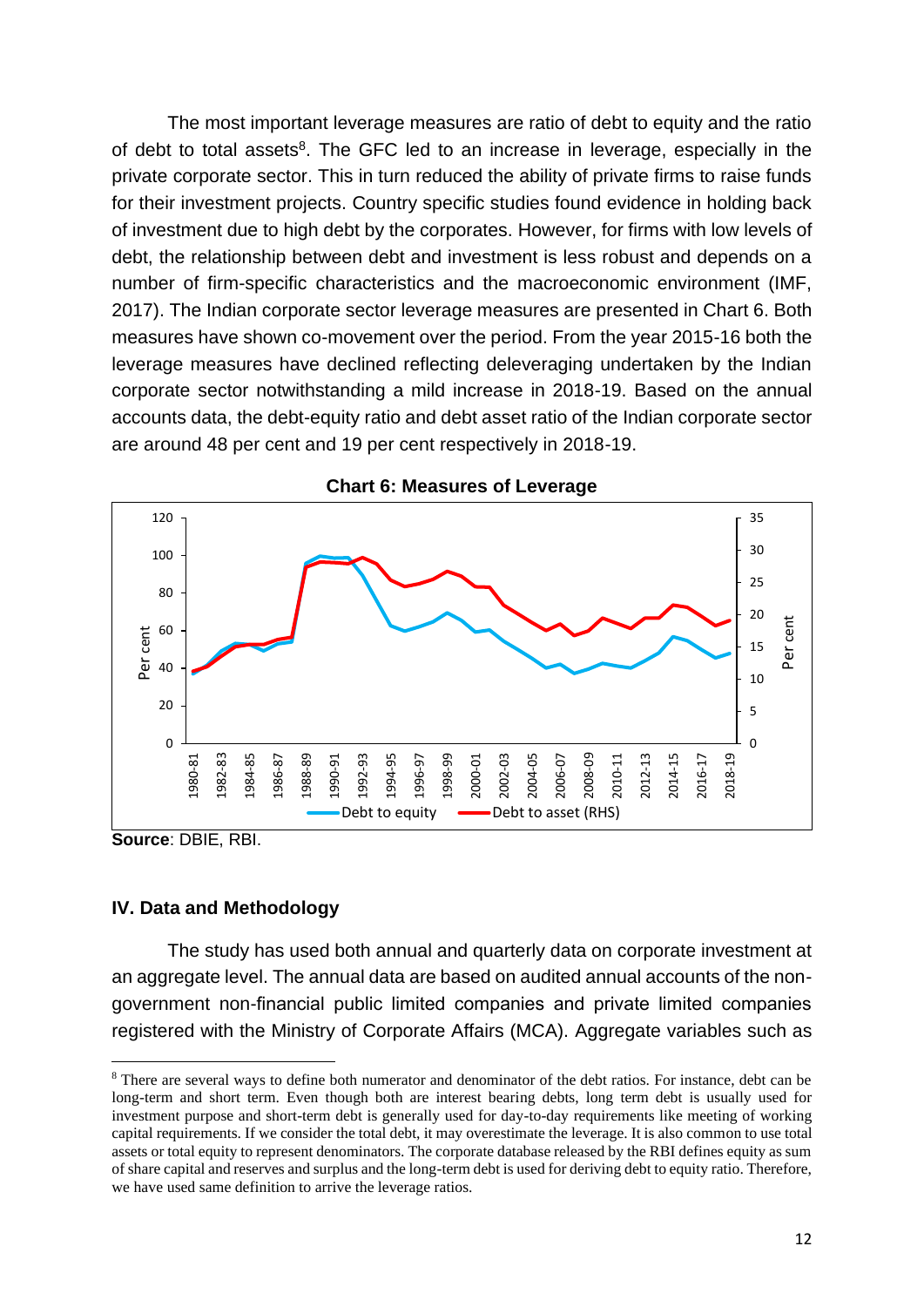investment, cash holdings, debt to equity, debt to asset *etc*. derived from the balance sheets of the non-government non-financial public limited companies and nongovernment non-financial private limited companies. The data covers the period 1980- 81 to 2018-19 published by the RBI<sup>9</sup>. The quarterly data has been sourced from CMIE capex and Prowess database for obtaining the stalled investment projects and some of the quarterly financial variables of the companies in order to model the investment. Further, data on gross domestic product (GDP), gross fixed capital formation (GFCF) and bank credit has been sourced from DBIE – the data warehouse of RBI. Survey based indices are collected from the various issues of RBI bulletins. Data on economic policy uncertainty index are obtained from the website of the Economic Policy Uncertainty. Information about the variables and their definitions along with the duration of data *etc*. are mentioned in Annex Table A5. The descriptive statistics of the annual and quarterly variables are mentioned in Annex Tables A3 and A4 respectively.

Two modelling approaches, namely the accelerator approach and a threshold approach, have been used in the study. Following IMF (2018b), the augmented accelerator model specification for investment is as follows:

The investment in time  $t\left(I_t\right)$  can be expressed as a function of the desired stock of capital (K) and its lags to account for inertia in the adjustment of the capital stock to its desired level, and the capital depreciation rate (ρ).

$$
I_t = \sum_{j=0}^n \delta_j \Delta K'_{t-j} + \rho K_{t-1} \tag{1}
$$

The accelerator model assumes a proportional relationship between changes in the desired stock of capital and changes in the output:

$$
\Delta K'_t = \Delta Y_t \tag{2}
$$

Using (2) in (1), and dividing both sides by  $K_{t-1}$ , and lagging the output by one year to address the endogeneity issues yield the following baseline empirical specification:

$$
\frac{I_t}{K_{t-1}} = \rho + \sum_{j=0}^n \delta_j \frac{\Delta Y_{t-j}}{K_{t-1}} + \varepsilon_t
$$
 (3)

<sup>9</sup> The RBI has been publishing data relating to finances of non-government non-financial private limited companies and public limited companies based on audited annual accounts on an annual basis for the three years period from the publishing years in order to facilitate comparison. To make time series data, we have used latest data published in each year starting from the financial year 1980-81. The sample size of the companies has been increased, especially for the private limited companies since 2011-12 due to the sourcing of data changed to MCA systems. The sample size varies from 2,665 companies in 1980-81 to 4,642 companies in 2010-11 and a total of 2,45,357 companies in 2018-19. These companies are not common set of companies across the years and the sample size of the companies are varying from year to year. In order to address the varying samples over the time, all variables have been expressed as ratios, taking total assets of the companies in the denominator thus normalising the data series.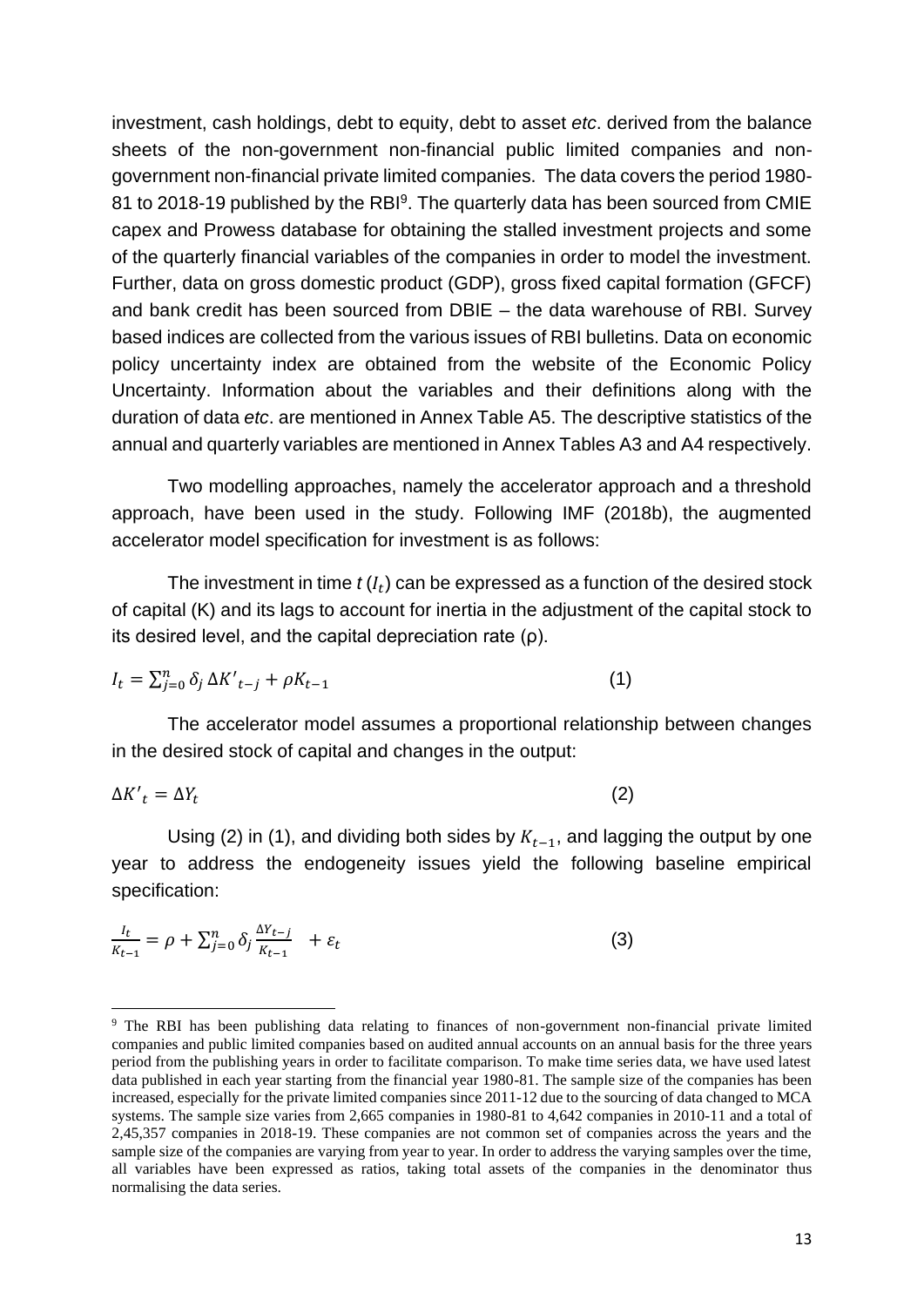The baseline specification (3) allows modelling the dynamics of investment based solely on output developments. The baseline model has been augmented with additional determinants of the investment as follows:

$$
\frac{I_t}{K_{t-1}} = \rho + \sum_{j=0}^n \delta_j \frac{\Delta Y_{t-j}}{K_{t-1}} + \gamma_m \sum_{m=1}^M F(m) + \varepsilon_t
$$
 (4)

where  $F(m)$  represent the additional financial variables driving investment.

We have used financial variables derived from the balance sheet and profit and loss statements of the Indian companies. The major variables used are leverage ratios, profitability ratios, size of the firms, cash balances etc., which are listed in Annex Table A5.

For estimating the threshold values of the corporate leverage, a threshold regression model (Hansen 1999, 2011) was employed by empirically modelling the relationship between investment and corporate leverage and estimating the threshold levels of leverage, as follows:

$$
I_{(d/e)t} = \alpha_0 + \alpha_1 D_{(d/e)t-1} I(D_{(d/e)t-1} \le \tau_1) + \alpha_2 D_{(d/e)t-1} I(D_{(d/e)t-1} > \tau_1) + \varphi X_{t-1} + \varepsilon_t
$$
\n(5)

$$
I_{(d/a)t} = \beta_0 + \beta_1 D_{(d/a)t-1} I(D_{(d/a)t-1} \le \tau_2) + \beta_2 D_{(d/a)t-1} I(D_{(d/a)t-1} > \tau_2) + \psi Z_{t-1} + \varepsilon_t
$$
\n(6)

Where  $I_{(d/e)t}$  and  $I_{(d/a)t}$  are the investment equations at time *t* estimating threshold for debt to equity and debt to assets, respectively. *D*(d/e) and *D*(d/a) are the indicator variables denoting the leverage measures, debt to equity ratio and debt to asset ratio respectively for which the thresholds  $\tau_1$  and  $\tau_2$  are estimated. Threshold values are estimated sequentially by finding an initial threshold value that minimises the residual sums of squares and then for additional values that minimise the residual sum of squares until the desired number of thresholds are determined. The covariates in the models are represented by the vectors X and Z with coefficient vectors  $\varphi$  and  $\psi$ . We have used lagged variables of the leverages and covariates to address the endogeneity issues. The covariates used for controlling the investments are interest coverage ratio, profitability, DSCR and assets size, and  $\varepsilon_t$  represents the residual error. Annual data has been used explicitly in the accelerator model and in the threshold regression model to study investment dynamics and estimate threshold value of leverage. Quarterly data has been used mainly to study the influence on policy uncertainty and businesses expectations on investments and to study the stalled investments as longer time series of these data are not available.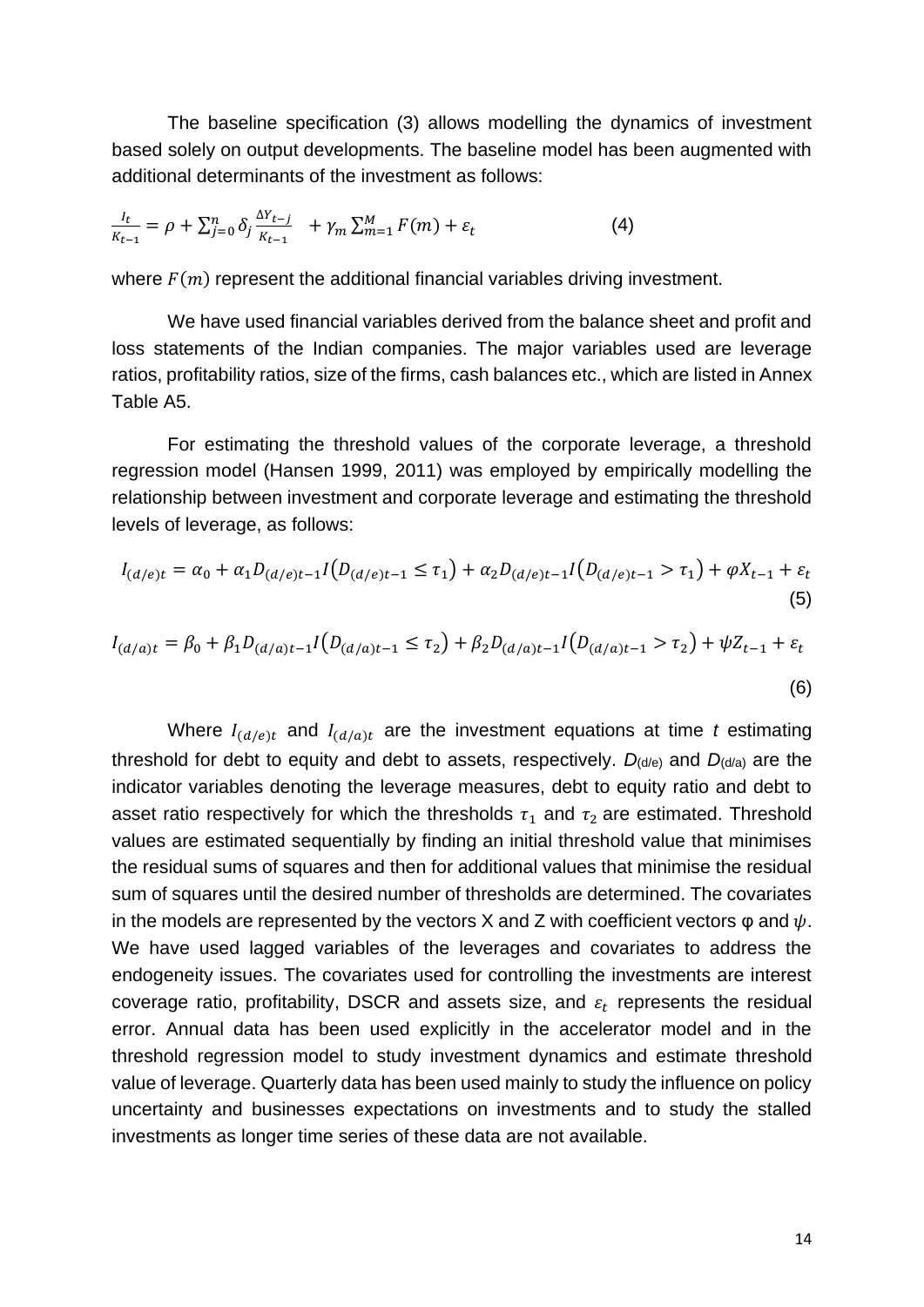#### **V. Empirical Analysis**

We use a multi-layer framework to analyse the corporate leverage and investment dynamics in India. Our approach is based on two-step accelerator modelling wherein the investment dynamics are examined through the output variable first (accelerator model) and then augmented with financial variables in the baseline accelerator model (Barkbu *et al.*, 2015; WEO 2015; and IMF, 2018b).

To begin with, the modelling was carried out on India's real investment, proxied by gross fixed capital formation (GFCF) and real output, *i.e.* gross domestic product (GDP), using the quarterly data during the period 1998Q1 to 2019Q4. The estimation results of the baseline accelerator model with 8 quarterly lags show that the dynamics of the investment are significantly explained by the output as expected. The R-square value of the baseline accelerator model indicated that around 30 per cent of the investment dynamics are explained by the changes in output, which is only a partial explanation. The residual of the model also shows a large variation and found a wide gap between the estimates by the model and the actual observed values. In the second stage, we have included some of the financial variables like interest coverage ratio, profitability, and credit growth augmented with the baseline accelerator model. We observed the explanatory power of the model increased by around 30 per cent. We also tried with another set of market variables like market volatility, short term interest rates and another set of expectations and uncertainty indicators in the baseline accelerator model. The net effect is the improvement of the baseline accelerator model in terms of its goodness of fit. The baseline and augmented accelerator model estimates are given in Annex Table A1 and Table A2 respectively. The above analysis established the fact that the investment in India follows an augmented accelerator model.

Having verified by the accelerator hypothesis in the Indian context based on output and financial variables, we proceed with the corporate data to model the investment dynamics of the Indian corporate sector. The insights gained from the previous exercise ensured that the importance of financial variables, which essentially accelerate the investment scenario of the corporate sector. In the next step, we have used two sets of models each with gross investment<sup>10</sup> and net investment as dependent variables. The lagged and contemporaneous financial variables have been used as determinants. The estimated coefficients of each investment model have been given in Table 1 below.

<sup>&</sup>lt;sup>10</sup> As both net and gross investment capture different dimensions of the debt-investment nexus, we use both net and gross investment (IMF,2018a). Net investment is more relevant from a policy point of view given its close link to an economy's level of productivity (Kalemli-Ozcan *et al*., 2015) and Gross investment (net investment *plus* depreciation) has a stronger theoretical motivation since financial constraints should affect both investment that replaces depreciated assets and new investment (Ferrando *et al*., 2017).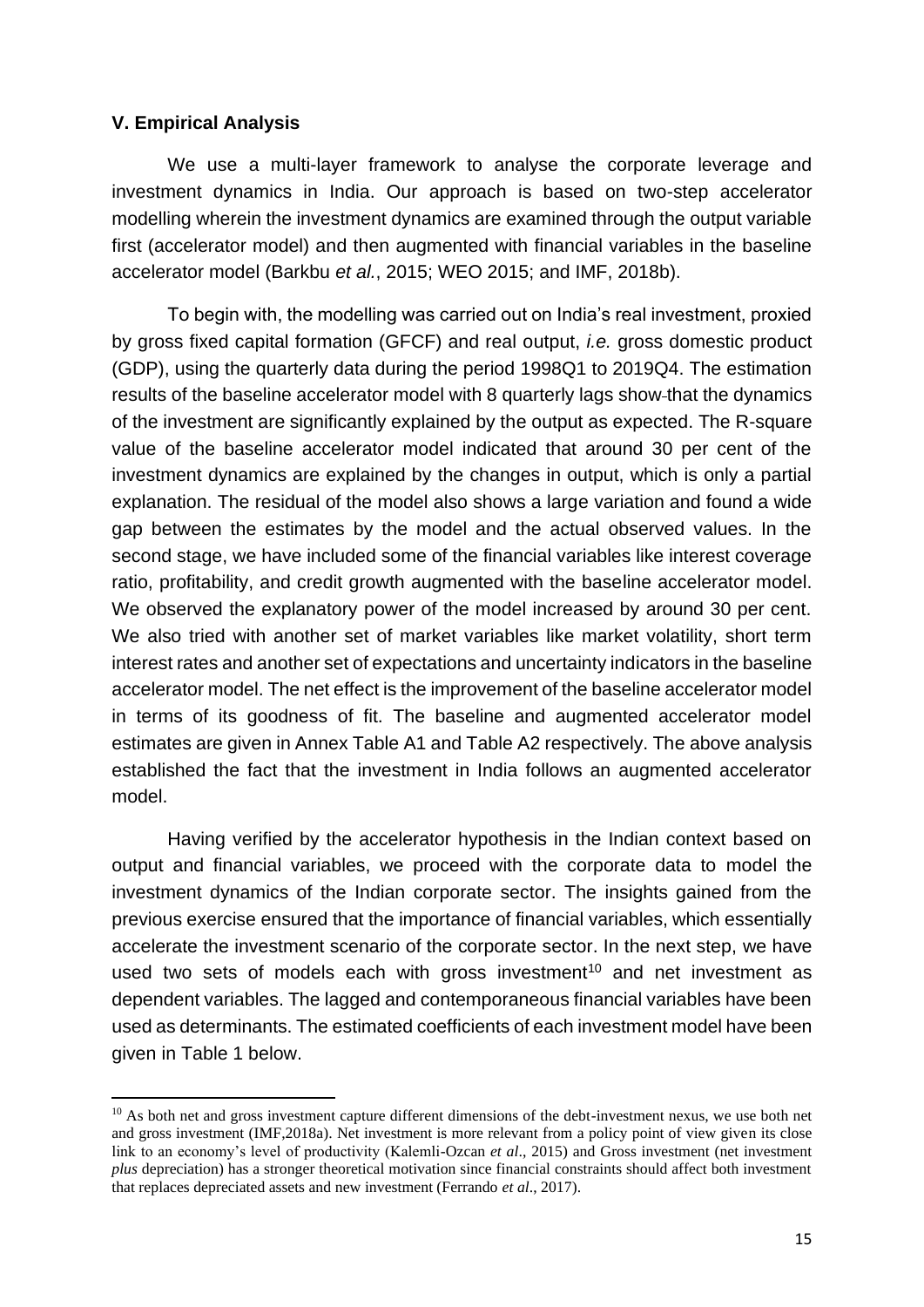| Independent                  | Model 1     | Model 2                 | <b>Model 3</b> | Model 4               | Model 5     | Model 6     |  |
|------------------------------|-------------|-------------------------|----------------|-----------------------|-------------|-------------|--|
| <b>Variables</b>             |             | <b>Gross Investment</b> |                | <b>Net Investment</b> |             |             |  |
| Constant                     | $1.010***$  | $1.010***$              | $1.15***$      | $0.644***$            | $0.630***$  | $0.584***$  |  |
| Debt to equity $t$           |             |                         |                |                       | $-0.003***$ |             |  |
| Debt to equity $_{t-1}$      | $-0.002**$  | $-0.003***$             |                | $-0.003***$           |             |             |  |
| Debt to asset $t$            |             |                         |                |                       | $0.014***$  |             |  |
| Debt to asset $_{t-1}$       | $0.009**$   | $0.014***$              | $0.006**$      | $0.014***$            |             | $0.003**$   |  |
| $ICR_t$                      | $0.045***$  | 0.013                   | $.029***$      |                       | $0.016**$   |             |  |
| $ICR_{t-1}$                  |             |                         |                | 0.013                 |             | $0.027**$   |  |
| $DSCR_t$                     | $-0.530**$  |                         |                |                       | $-0.375***$ |             |  |
| $DSCRt-1$                    |             | $-0.241$                | 1.016          | $-0.336**$            |             | $-0.417**$  |  |
| Cash holdingst               |             | 0.628                   |                |                       | $-0.512$    |             |  |
| Cash holdings <sub>t-1</sub> | $-2.691**$  |                         | $-2.324**$     | $-0.637$              |             | $-1.301*$   |  |
| Size <sub>t</sub>            |             | $-0.059***$             | $-0.061***$    |                       | $-0.029***$ |             |  |
| $Size_{t-1}$                 | $-0.050***$ |                         |                | $-0.031$              |             | $-0.019***$ |  |
| R-square                     | 0.81        | 0.82                    | 0.80           | 0.82                  | 0.82        | 0.65        |  |
| ARCH test (p-value)          | 0.697       | 0.697                   | 0.135          | 0.703                 | 0.744       | 0.220       |  |

**Table 1: Estimated Coefficients of Corporate Investment Model**

**Note:** Gross investment is the dependent variable for models 1, 2 and 3; and Net investment is the dependent variable for models 4, 5 and 6. \*\*\* and \*\* denote the significance at 1 per cent and 5 per cent, respectively.

**Source:** Authors' calculations.

The coefficients of the leverage measure, as proxied by debt to equity ratio show a negative relation with investment as expected as per the existing literature However, it is to be noted here that in our model, this relationship holds at the aggregate level corporate data. At the firm level, leverage of a firm can affect the investment either negatively or positively depending upon the size of the firm or sector in which the firm operates. However, the standard results in the literature suggest that debt to equity ratio negatively affects investment.

Another proxy of leverage, debt to asset is found to be positively associated with the investment. Studies also show that debt ratios (debt to assets) affect either positively or negatively or both on investment and other profitability measures like gross profit, return on equity *etc*. depending on the magnitude of the debt ratios (Gebauer *et.al*., 2017; Berger and Bonaccorsi, 2006; Nunes, *et.al*., 2009; Kajananthan and Nimalthasan, 2013; Phan, 2018). Shukla and Shaw (2020) reported that besides debt to equity, debt to asset ratio has a negative influence on investment in Indian firms. Keeping this result in view, we have excluded the debt to equity ratio from our investment model and estimated the model parameters separately (listed in model 3 and model 6 in Table 1). We found that the coefficients of debt to asset ratio are consistently positive across the models. This may be due to the low debt ratio generally observed in the Indian context. As we have already mentioned in our paper, debt ratio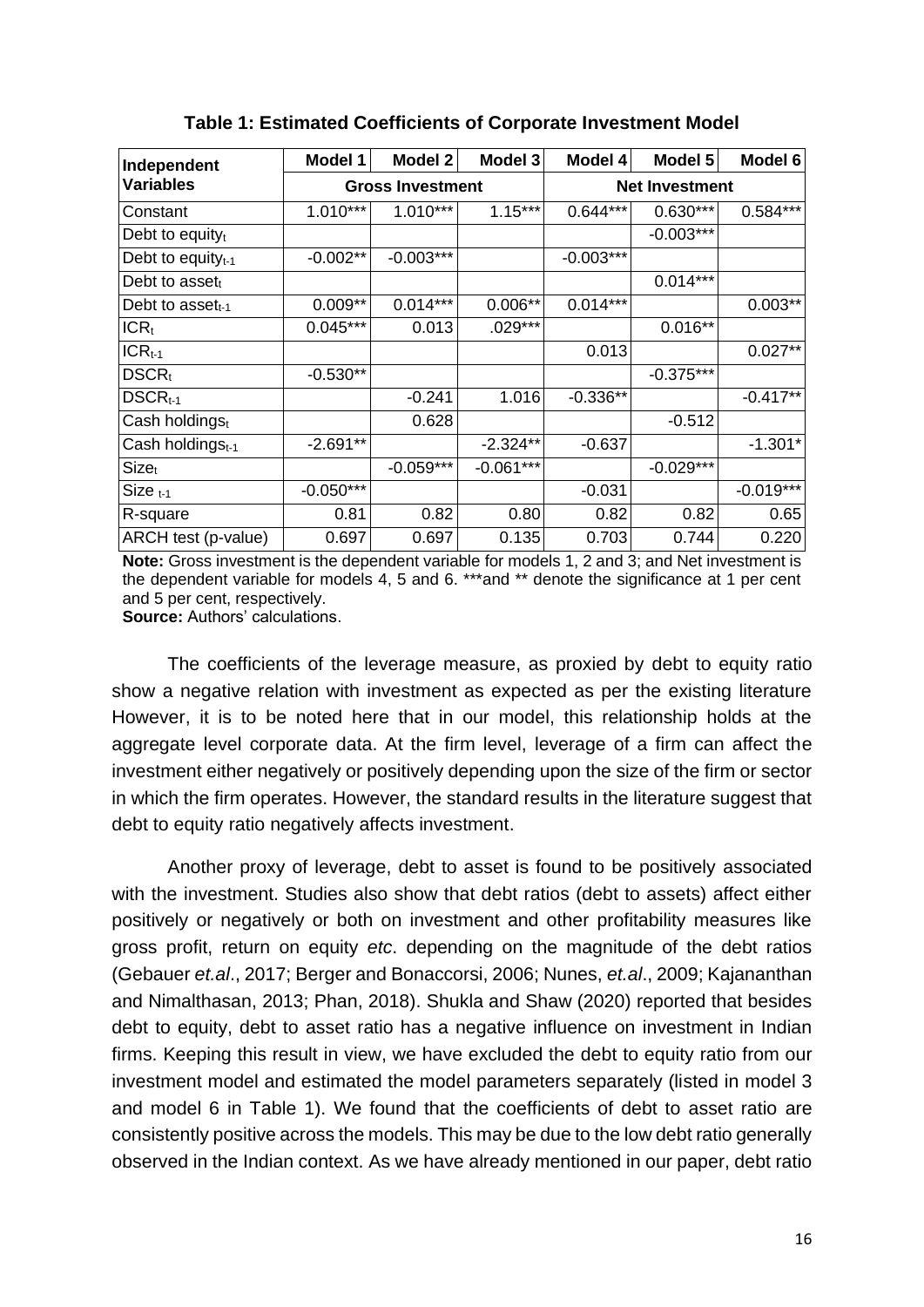of EMEs and AEs are higher as compared with debt ratio of the Indian non-financial corporate sector. There are several reasons for low debt ratios in India. Chauhan (2017) highlighted various reasons for having a lower debt ratio for Indian companies. In the next section of the paper, we have addressed the non-linear effect of leverage on investment.

Apart from the leverage measures, cash holding of the corporates is also conceptualised as a key determinant of investment in the empirical literature. Empirical studies suggest that firms with high cash holdings have a significant role in the investment activities as compared with those who are cash-poor, especially in the recovery period after the GFC. Cash-rich firms can continue their investment and accumulate more profits over the long run when cash-poor firms could fail to survive in the post GFC period (Joseph *et al*., 2019). But at the same time, cash holding may not necessarily materialise into the fixed investment. This being an empirical question, in view of this finding, we have also included cash holding of the corporates in the corporate investment model. We found that cash holding of the companies has a negative impact on investment in the Indian context, implying cash holdings are not realising into fixed assets suggesting that Indian companies when in a cash rich position might be investing in other financial assets rather than fixed assets. Moreover, the interest coverage ratio (ICR) has a positive impact on investment and the debt service coverage ratio (DSCR) has a negative influence on investment. Though ICR is sometimes referred to as a leverage measure, it is incurred as an expenditure for interest payments. It is only dealing with the serviceability of interest. But DSCR is a debt service ratio, which takes into account the serviceability of debt including the interest expenses. Higher the values of both measures, better is the firm's ability to repay the interest or debt. However, in view of the investment ability of a firm, higher DSCR may negatively affect the investment as serviceability of the outstanding debt (repayments and prepayments) or deleveraging may lead to a cut back in their investment, thereby negatively impacting investment.

## *Estimation of Threshold Debt for Corporate Investment*

As indicated earlier, this exercise is motivated by a strand of literature that suggests that leverage could have a non-linear relation with investment depending on how large the former is, throwing up the question: is there any threshold of leverage beyond which the investment can turn negative? This relationship has been established in the literature for several advanced and emerging market economies. In the Indian case, we have attempted to find out if there exists a threshold for Indian corporate leverage. Our corporate investment models suggest that there exists a negative relationship between leverage and investment at the aggregate level. The threshold regression model suggests that for a debt to equity ratio of around 60 per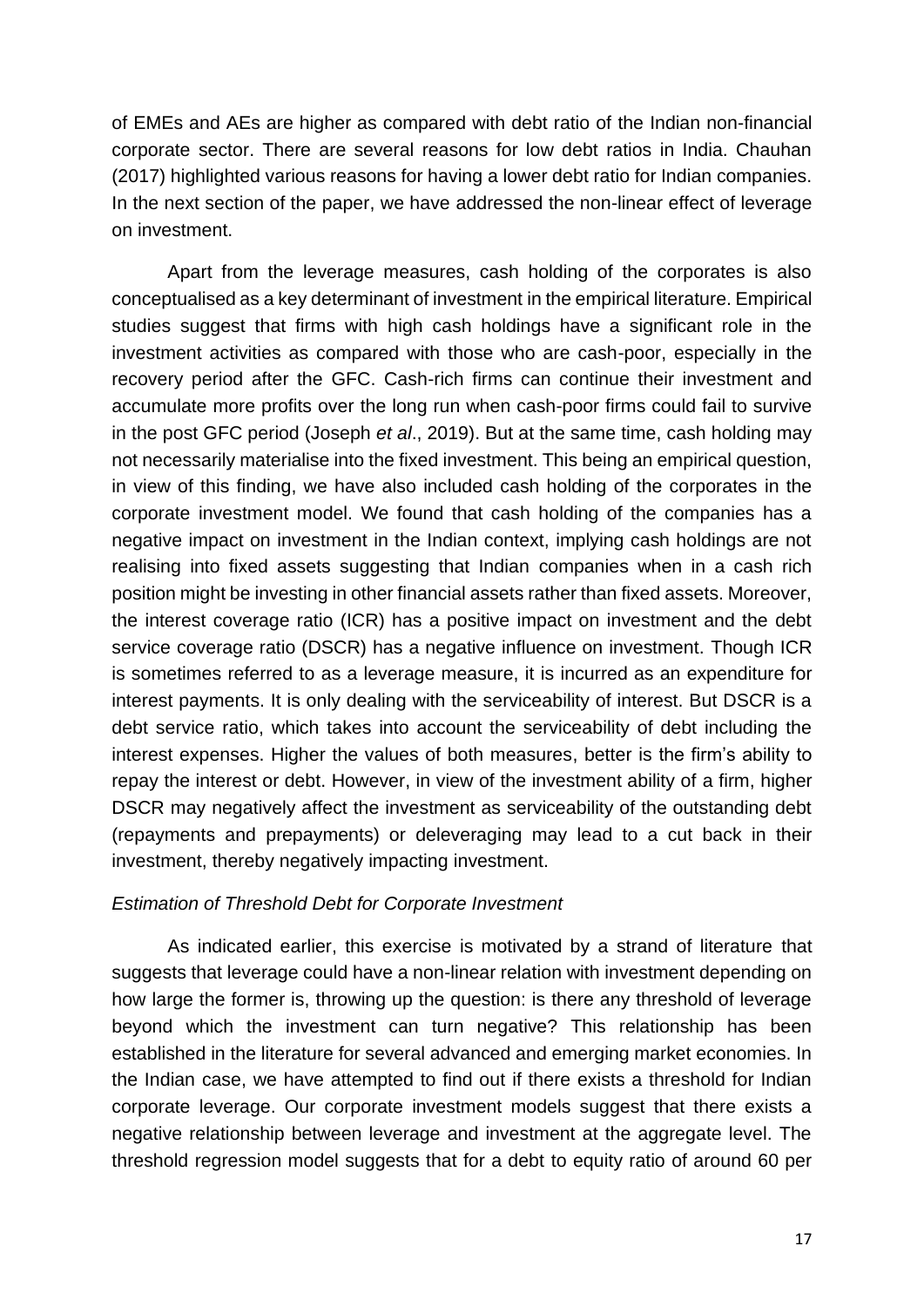cent and above, the investment tended to turn negative. Therefore, this can be a threshold for the Indian context. However, it may be noted here that the debt to equity ratio can be higher for highly capital-intensive industrial companies. This may be verified with various industrial sectors using sectoral data in a panel set-up, which is not addressed in this study. The threshold level of debt to asset ratio is also determined in the same manner where non-linear relation with investment is again seen to exist. The estimated threshold for the debt to asset ratio of the Indian corporate sector is about 28 per cent, though investment in the above threshold is not statistically significant. However, we have considered 28 per cent as a threshold level for the debt to asset ratio of the corporate sector.

The covariates which are used as non-threshold variables in the models are the lagged values of interest coverage ratio (ICR), debt serviceability ratio (DSCR), cash holdings, profitability and size of the firm. The statistically significant coefficients of the non-threshold variables are in line with the expectations and previous empirical findings. ICR is positively affecting the investment, while DSCR is negatively affecting investment. Profitability has a positive impact on investment as expected whereas the firm size is negatively affecting investment. Though cash holding has shown a mixed effect on investment, it is not statistically significant. The threshold regression estimates are given in Table 2.

| <b>Dependent Variable: Net Investment</b> |                |                                |                              |                |              |  |  |  |  |  |
|-------------------------------------------|----------------|--------------------------------|------------------------------|----------------|--------------|--|--|--|--|--|
| <b>Variable</b>                           | <b>Model 1</b> | <b>Model 2</b>                 | <b>Variable</b>              | <b>Model 3</b> | Model 4      |  |  |  |  |  |
| Debt to equity $<$ 59.87                  |                |                                | Debt to asset $< 27.87$      |                |              |  |  |  |  |  |
| Debt to equity $_{t-1}$                   | $0.0036***$    | $0.0055***$                    | Debt to asset $t_{t-1}$      | $0.0083***$    | $0.0086***$  |  |  |  |  |  |
| Constant                                  | $0.1527*$      | $0.2193***$                    | Constant                     | $0.4927***$    | $0.4354***$  |  |  |  |  |  |
| Debt to equity $>= 59.87$                 |                |                                | Debt to asset $>= 27.87$     |                |              |  |  |  |  |  |
| Debt to equity $_{t-1}$                   | $-0.0019***$   | $-0.0013***$                   | Debt to asset $t_{t-1}$      | 0.0370         | 0.0358       |  |  |  |  |  |
| Constant                                  | $0.4936***$    | $0.6412***$                    | Constant                     | 0.3985         | 0.4169       |  |  |  |  |  |
|                                           |                | <b>Non-Threshold Variables</b> |                              |                |              |  |  |  |  |  |
| $ICR_{t-1}$                               | $0.0221**$     | $0.0174***$                    | $ICRt-1$                     | $0.0138***$    |              |  |  |  |  |  |
| $DSCRt-1$                                 | $-1.2294***$   |                                | $DSCRt-1$                    | $-0.2486**$    | $-0.0108$    |  |  |  |  |  |
| $Sizet-1$                                 |                | $-0.0164***$                   | $Sizet-1$                    | $-0.0258***$   | $-0.0239***$ |  |  |  |  |  |
| Cash holdings <sub>t-1</sub>              | $-0.3513$      | $-0.0030$                      | Cash holdings <sub>t-1</sub> |                | 0.2638       |  |  |  |  |  |
| Profitability $t_{t-1}$                   | 3.8690***      |                                |                              |                |              |  |  |  |  |  |
| R-square                                  | 0.77           | 0.81                           | R-square                     | 0.82           | 0.79         |  |  |  |  |  |
| <b>ARCH-Test</b>                          |                |                                | <b>ARCH-Test</b>             |                |              |  |  |  |  |  |
| (p-value)                                 | 0.51           | 0.92                           | (p-value)                    | 0.91           | 0.69         |  |  |  |  |  |

**Table 2: Threshold Regression Estimates**

**Note:** Dependent variable: net investment/total assets. Debt to equity ratio is the threshold variable for model 1 and model 2; and debt to asset ratio is the threshold variable for model 3 and model 4. \*\*\* and \*\* denote the significance at 1 per cent and 5 per cent respectively.

**Source:** Authors' calculations.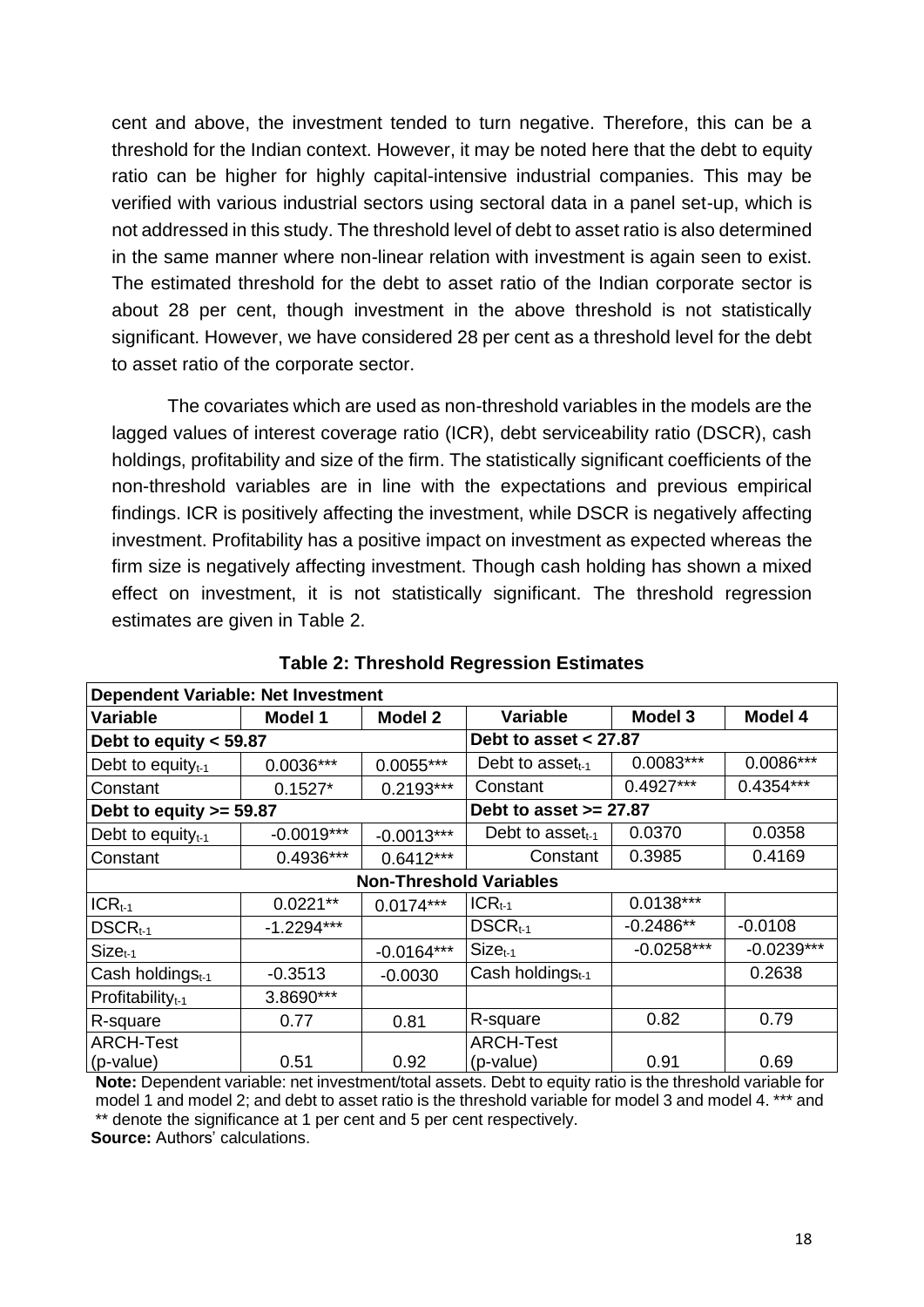## *Stalled Investment in India*

The investment projects in India that were stalled during the implementation phase continues to grow since 2008. The trend can be observed in both government and private sector projects. The rate of stalling measured as the ratio of stalled projects to under implementation projects shows a consistent increase from 2006-07 (Chart 7). However, the ratio fell only marginally in 2018-19. The rate of stalling of private sector projects is much higher than government projects.





According to CMIE data, reasons for stalling of projects in India are varied covering: (i) lack of clearances<sup>11</sup>, (ii) unfavourable market conditions, (iii) lack of promoters' interest, (iv) land acquisition problems, (v) lack of funds and (vi) lack of raw materials/fuel supply problems. An analysis of the annual time series data on stalled projects from 2006-07 to 2019-20 suggests that stalling of projects started post-GFC, *i.e*., after 2008-09 and the trend has increased continuously since then. The shares of cost of stalled projects to the total cost of projects are plotted in Chart 8. Among various reasons for stalling of projects in India, projects have stalled due to lack of clearances, lack of funds and land acquisition problems are found more prominent in recent years (Chart 8).

**Source**: CMIE; and Authors' calculations.

<sup>&</sup>lt;sup>11</sup> Clearances include both environmental and non-environmental clearances.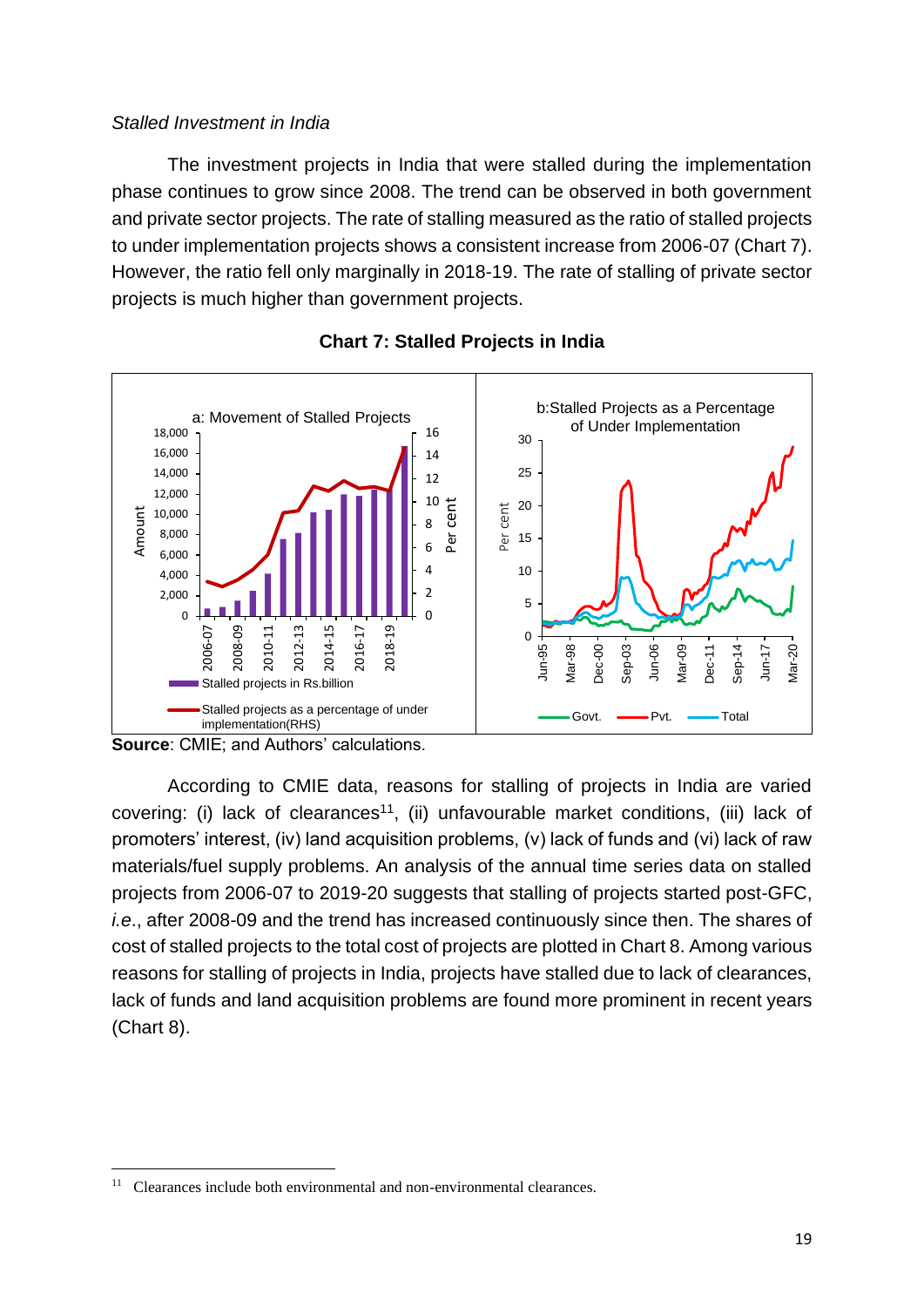

**Chart 8: Various Reasons for Stalling of Projects, 2008-09 to 2019-20**

**Note:** (i) y-axis represents the shares as a percentage of stalled projects due to the reason indicated in each chart to the total cost of the stalled projects. (ii) While arriving at the shares, stalled projects in which reasons are unknown are not taken into consideration. **Source**: CMIE; and Authors' calculations.

## *Role of Uncertainty and Expectations on Investment*

The significant role of economic policy uncertainties and business expectations on India's investment has been examined by considering two different variables namely, stalled investment projects and unrealised investment intentions to capture non-financial factors for determinants of investment decisions. There are various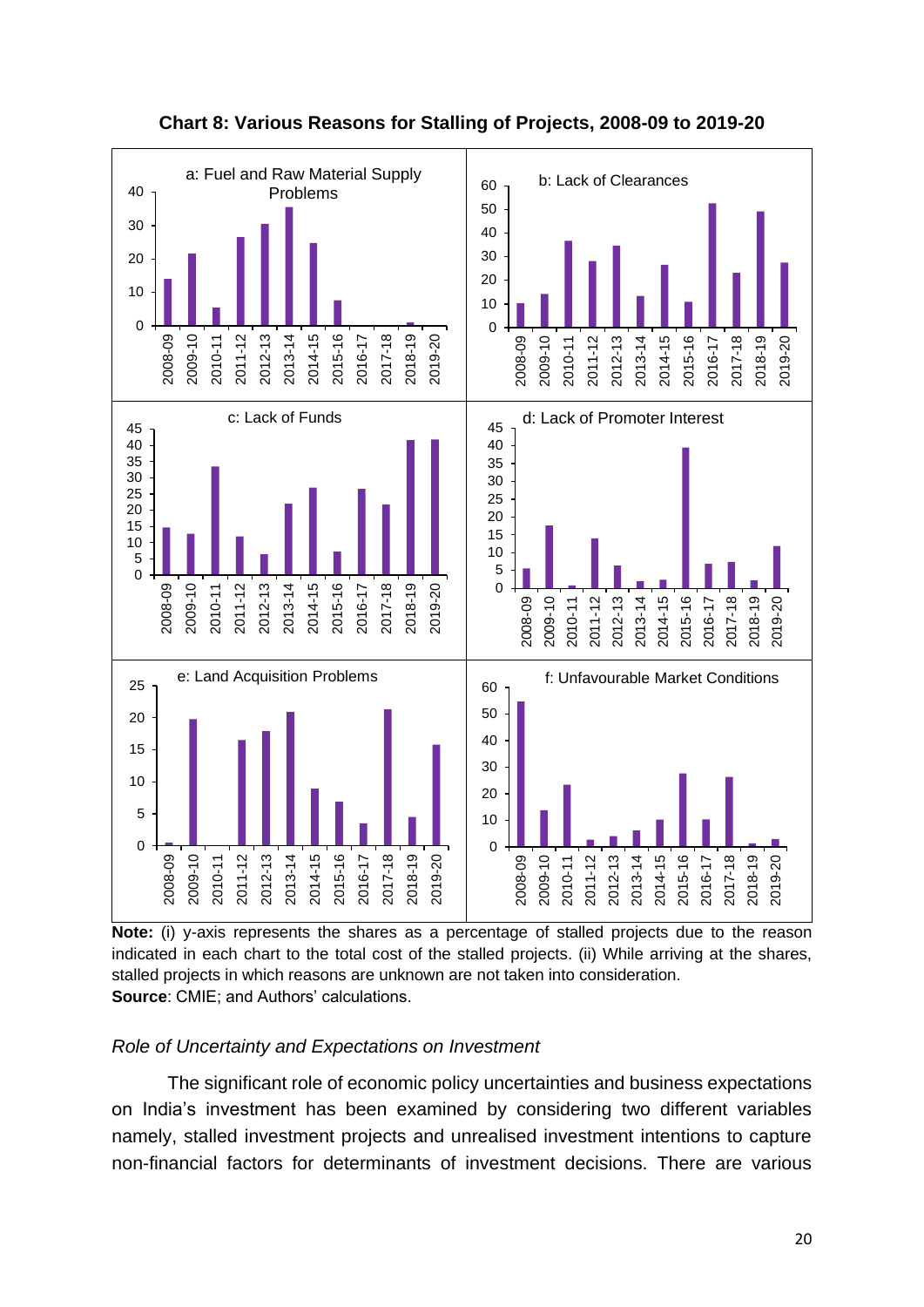reasons for stalling of investment projects - mainly either policy related or regulatory related and financial conditions mainly contributing to the increased rate of stalling of investments projects (Chart 8). In view of this, stalled investment is considered as a dependent variable, with business expectations and policy uncertainties along with industrial capacity utilisation are considered as determinants of stalled projects. Similarly, we construct another proxy of stalled investment which is the gap between the investment intentions and the realised investments. The gap will give the unrealised investment, probably stalled investment ascribing to various reasons. The regression results are presented in Table 3.

In the modelling exercise, we found policy uncertainty has a significant role in stalling investment projects. Similar results are also found in the case of the second proxy variable, *i.e*., un-realised investment intentions. The model also suggests that the increased uncertainty may increase the gap between the investment intentions and realisations. Business expectations also have a similar role in the investment with positive business expectations having a negative influence on stalling of projects. On including inflation expectations of the households in the model, the sign of the coefficient is found to be negative as expected, but with no statistical significance. This might be due to the household expectations being different from industry expectations on inflation. Capacity utilisation is found to be insignificant in explaining stalling of projects. This might be true if the investment is stalled due to low demands or unfavourable business conditions, resulting in the installed capacity neither being used for production nor for further expansion.

| <b>Variable</b>              | <b>Stalled Investments</b><br>(Model 1) |       | <b>Gap between Investment</b><br><b>Intentions and Realised</b><br><b>Investment (Model 2)</b> |       |  |  |
|------------------------------|-----------------------------------------|-------|------------------------------------------------------------------------------------------------|-------|--|--|
|                              | <b>Coefficient</b>                      | Prob. | <b>Coefficient</b>                                                                             | Prob. |  |  |
| Constant                     | 0.449                                   | 0.179 | 4.292                                                                                          | 0.451 |  |  |
| Capacity utilisation         | 0.007                                   | 0.245 | $-0.005$                                                                                       | 0.953 |  |  |
| Inflation expectations       | $-0.001$                                | 0.302 | $-0.008$                                                                                       | 0.521 |  |  |
| Policy uncertainty           | $0.001**$                               | 0.016 | $0.015***$                                                                                     | 0.002 |  |  |
| <b>Business expectations</b> | $-0.008**$                              | 0.018 | $-0.036$                                                                                       | 0.538 |  |  |
| R-square                     | 0.22                                    |       | 0.20                                                                                           |       |  |  |
| ARCH Test (p-value)          | 0.91                                    |       | 0.40                                                                                           |       |  |  |

**Table 3: Estimated Coefficients of Uncertainties and Expectations**

**Note:** \*\*\* and \*\* denote the significance at 1 per cent and 5 per cent respectively. **Source**: Authors' calculations.

## *Key Drivers of Investment*

This section presents some of the key determinants of investment especially during the period 1998 - 2019 based on quarterly data in a simple and flexible regression model for modelling investment. Change in real investment has been used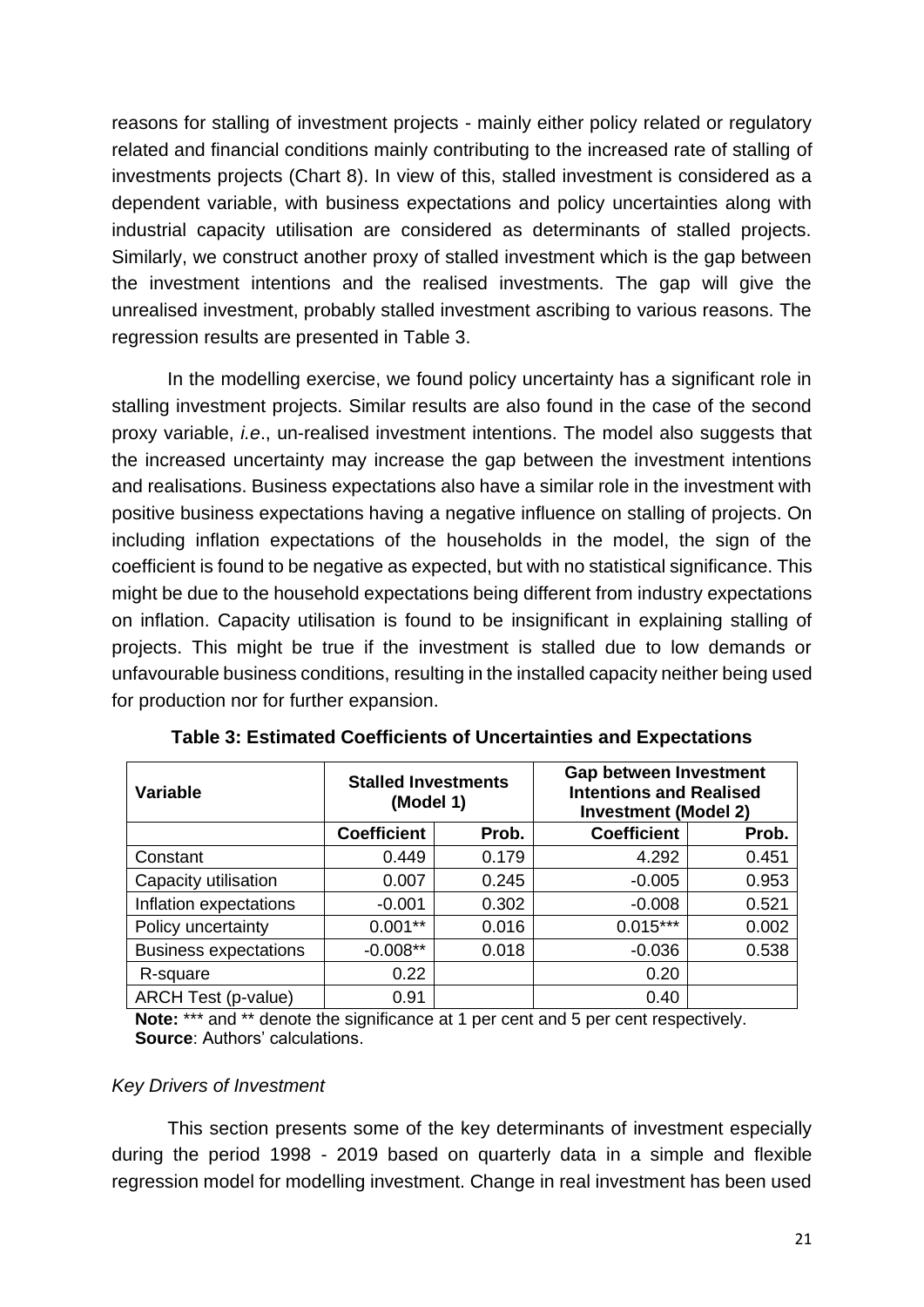as the dependent variable and expressed over different time horizons of zero to five quarters. We adopted this framework for India from Banerjee *et al*. (2015) as they have been used for estimating business investment dynamics for G-7 economies. Our purpose here is to examine whether the financial variables used in the accelerator model explains the same dynamics based on the quarterly data model, though the samples used in the quarterly model are different from the annual data model. Moreover, we have also used several market variables in the quarterly model to see the investment dynamics. These explanatory variables have been selected based on the existing financial literature, which can influence the investment. The details of variables are listed in Annex Table A5. The regression results are presented in Table 4.

| <b>Variable</b>                              | Investmentt | $Investment_{t+1}$ | $Investment_{t+2}$ | $Investment_{t+3}$ | $Investment_{t+4}$<br>$Investment_{t+5}$ |            |
|----------------------------------------------|-------------|--------------------|--------------------|--------------------|------------------------------------------|------------|
| $Investment_{t-1}$                           | $-0.270$    | $-0.327$           | $-0.143$           | $-0.489*$          | $-0.508*$                                | $-0.489**$ |
| $Investment_{t-2}$                           | $-0.330$    | $-0.262$           | $-0.175$           | $-0.271$           | $-0.344*$                                | $-0.322**$ |
| Policy uncertainty $_{t}$                    | $-0.026$    | $-0.021**$         | 0.013              | 0.009              | 0.004                                    | $-0.026$   |
| <b>Business</b><br>expectations <sub>t</sub> | 0.003       | $-0.001$           | $0.008**$          | 0.001              | $0.008**$                                | $-0.002$   |
| Inflation<br>expectationst                   | 0.000       | 0.000              | $-0.001$           | 0.000              | 0.000                                    | 0.000      |
| Capacity<br>utilisation <sub>t</sub>         | $-0.012*$   | $0.011***$         | $-0.014**$         | $-0.001$           | $-0.005$                                 | $0.015***$ |
| Profitabilityt                               | $-0.036**$  | $-0.004$           | $-0.002$           | 0.005              | $-0.015$                                 | 0.007      |
| Interest coverage<br>ratiot                  | $0.320**$   | 0.045              | 0.059              | 0.000              | 0.006                                    | 0.014      |
| Call rate<br>$(WACMR_t)$                     | 0.002       | $0.016**$          | $-0.002$           | $-0.002$           | $-0.009$                                 | 0.004      |
| Term spread <sub>t</sub>                     | 0.017       | 0.023              | 0.003              | $-0.029$           | 0.013                                    | 0.001      |
| Market volatilityt                           | $-0.003**$  | 0.003              | $-0.004**$         | 0.003              | 0.001                                    | $-0.000$   |
| Credit growth $t$                            | 0.001       | $-0.001$           | $0.005**$          | 0.001              | 0.002                                    | $-0.004**$ |
| Constant                                     | 0.315       | $-0.708$           | $-0.224$           | 0.178              | $-0.145$                                 | $-0.898$   |
| R-square                                     | 0.51        | 0.47               | 0.55               | 0.35               | 0.38                                     | 0.70       |
| <b>ARCH Test</b><br>(p-value)                | 0.40        | 0.70               | 0.95               | 0.40               | 0.61                                     | 0.70       |

#### **Table 4: Key Drivers of Investment**

**Note:** (i) Results are based on regression model taking real investment (GFCF) as dependent variable and variables which are commonly considered as the determinants of investments in the literature are taken as independent variables.

(ii) \*\*\*and \*\* denote the significance at 1 per cent and 5 per cent respectively.

 (ii) Profitability and interest coverage ratio have been derived from the quarterly financial statements of select companies obtained from the CMIE Prowess database. **Source**: Authors' calculations.

The regression results suggest that policy uncertainty has a negative impact on investment and the business expectations have a positive impact. This result is in line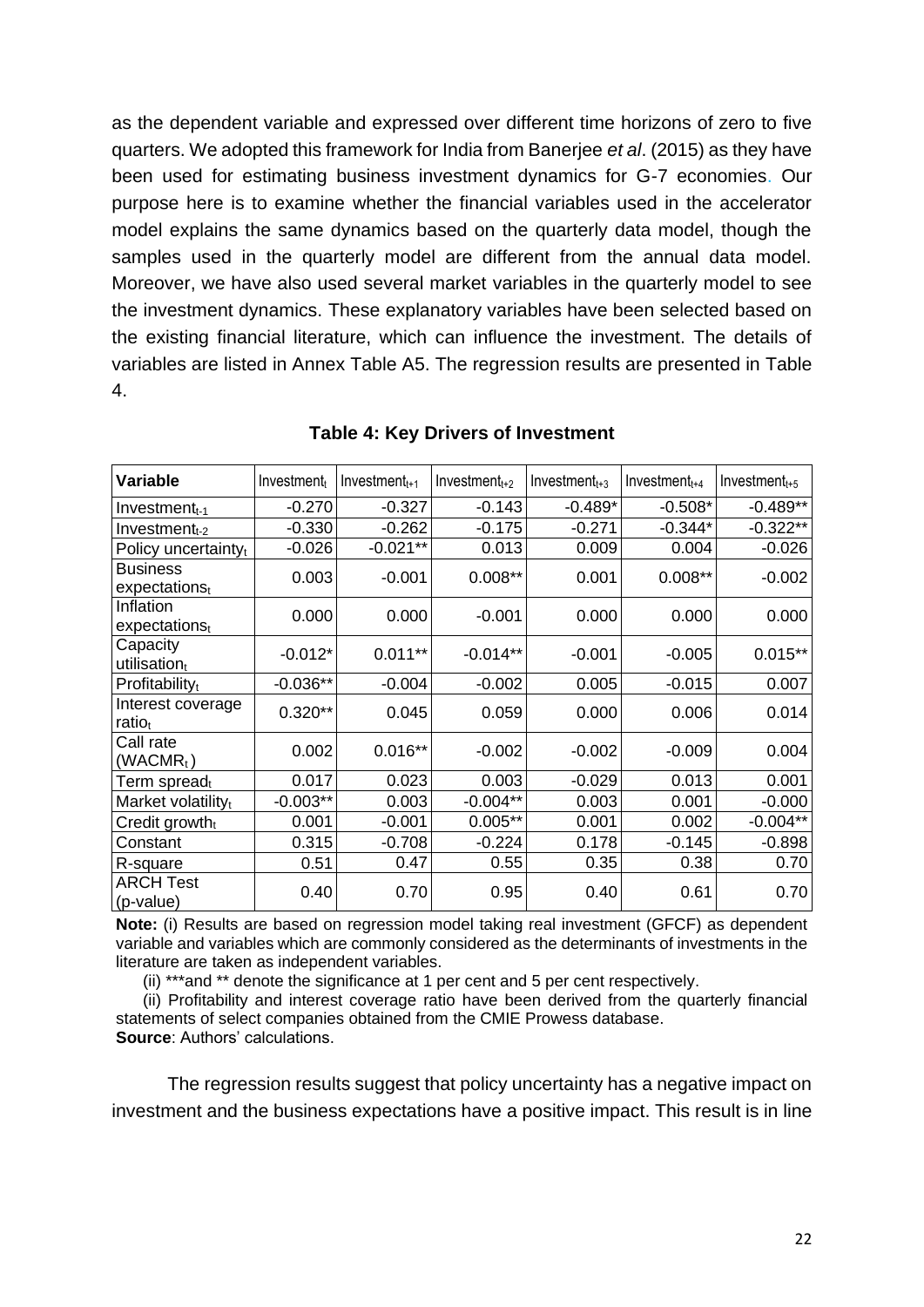with the existing literature. The capacity utilisation<sup>12</sup>, interest coverage ratio and credit growth have a positive impact on investment as expected, though these variables have shown negative impact at some time horizons. Weighted average call rate is found to be negatively affecting investment, as expected, implying a higher interest rate would increase the cost of funds for the investment. The regression results also show that a highly volatile market has a negative impact on investment. The term spread coefficient is found to be not statistically significant in the Indian context.

## **VI. Conclusion**

The extended accelerator model suggests that financial conditions have a significant impact on investment. The decline in investment in India especially after the global financial crisis (GFC) cannot be explained solely by the weaker economic environment, but in combination with the financial conditions of the Indian corporate sector. The leverage has a greater role in determining the investment pattern of the corporates with there being a negative relation between the two. In the Indian context, our results suggest that leverage measured as debt to equity ratio gives 60 per cent as the threshold level beyond which debt is found to be negatively affecting investment. The current level of leverage of around 48 per cent, as per latest available data (2018-19), suggests that there exists a further space for corporate borrowing which will lead to higher investment in a scenario where macro-economy is conducive and better financial conditions prevail. Similarly, the estimated threshold for the debt to asset of Indian corporate sector is about 28 per cent, which gives more space to reach the debt threshold from the current debt to asset ratio of 19 per cent. These findings provide a macro-level threshold for the leverage measures for the Indian corporate sector which could be useful for the policy makers and researchers.

Our results also suggest that cash holdings of the companies have a statistically significant negative relation with the fixed investment. This implies cash holdings are not realising into fixed assets as Indian companies might be investing in other financial assets rather than fixed assets for corporates with higher cash holdings. It is to be stated here that, Joseph *et.al.* (2019) suggests that firms with high cash holdings have a significant role in investment activities as compared with those who are cash-poor, especially in the recovery period after the GFC. Cash-rich firms with accumulated

<sup>&</sup>lt;sup>12</sup> There are alternative views recorded in the literature. Capacity utilisations and investment may have negative relations (Abel, 1981). The negative sign of CU may be due to various reasons, one such reason would be the heterogeneity of industry as the degree of CU is varying from industry to industry and thus the impact on investment. As we have taken the left-hand side of the models is the total investment represented by GFCF, the CU sample from the sole manufacturing sector may have different impact. It may be also noted that some of the studies recorded in the literature, particularly with some segment of the industry such as automobiles and durable goods, excess capacity has supported the cyclical decline of output because it dampened the investment demand (Morgan & Mercer, 1972; Gordon ,1961).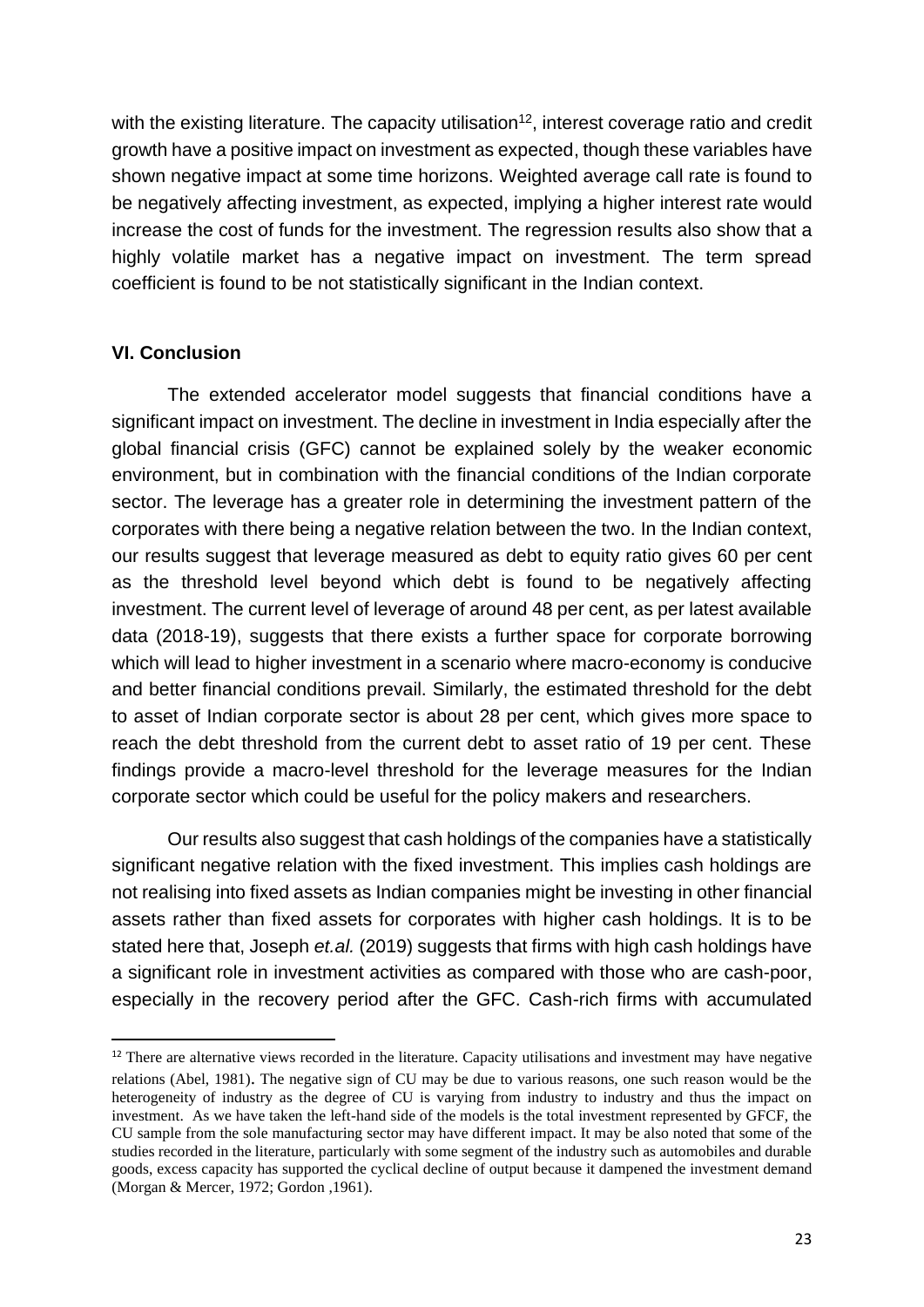profits over long run are able to continue their investment whereas cash-poor firms fail to survive in the post-GFC period. However, our study does not segregate the investment based on cash holdings pattern of the firms. This could be a further research topic so as to get a better idea of the investment dynamics based on the distribution of cash holding across firms.

Coming to the behavioural aspects of the corporates, we found that a high degree of economic policy uncertainties may drag the investment down - either cut down the investment intentions or stall the investment projects under implementation. Business expectations and capacity utilisations of the firms are also having a significant role in deciding or postponement of investment activities. In our study, we found that policy uncertainty has a significant role in stalling of investment projects. If the economic policy uncertainty persists continuously in the economy, investment intentions may not materialise. Moreover, we found if the business expectations improve, it is likely that revival of investment happens sooner, and the positive business expectations narrow the gap between investment intention and its realisation. Some of the key drivers of the investment *viz*. capacity utilisation, interest coverage ratio and credit growth have a positive impact on investment, though these variables have shown negative impact at some time horizons. Furthermore, our results also show that a highly volatile market has a negative impact on investment and call rate has a negative effect on investment at some time horizons implying a higher interest rate would increase the cost of funds for the investment.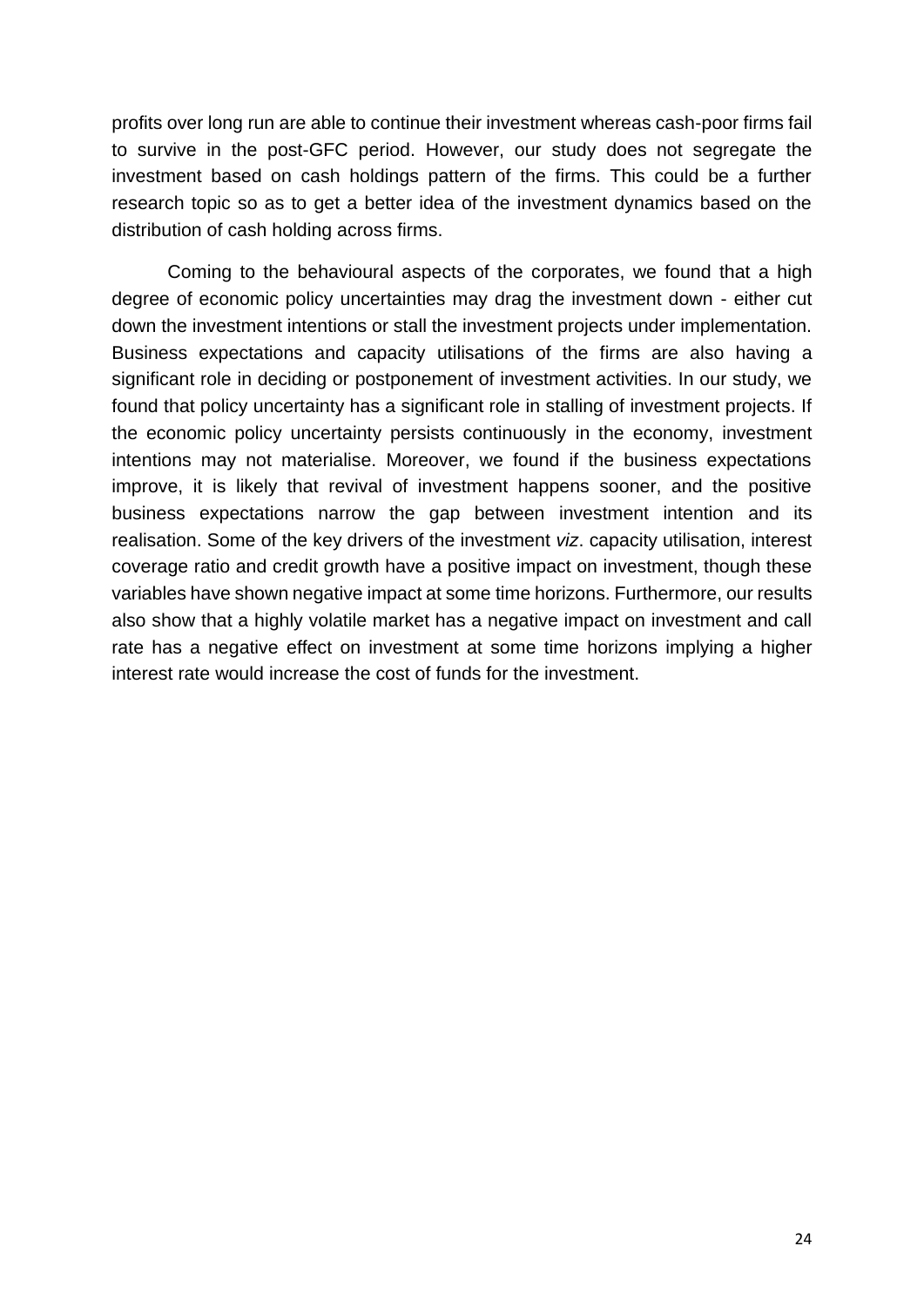## **References**

- Abel, A. B. (1981), A Dynamic Model of Investment and Capacity Utilization, *Quarterly Journal of Economics*, 96, 379–403.
- Alte, A. & Elekdag, S. (2020). Emerging market corporate leverage and global financial conditions. *Journal of Corporate Finance*, 62, 101590.
- Anand, R. & Tulin,V. (2014). Disentangling India's Investment Slowdown. *IMF Working Paper*,14/47.
- Banerjee, R., Kearns, J. & Lombardi, M. (2015). (Why) Is investment weak?, *BIS Quarterly Review*, 67-82.
- Barbiero, F., Brutscher, P. B., Kolev, A., Popov, M., & Wolski, M. (2016). Misallocation of investment in Europe: Debt overhang, credit market distress, or weak demand?, European Investment Bank. *mimeo.*
- Barkbu, B., Berkmen, P., Lukyantsau, P., Saksonovs, S., & Schoelermann, H. (2015). Investment in the Euro Area: Why Has It Been Weak, *IMF Working Paper* 15/32, International Monetary Fund, Washington.
- Benito, A. & Hernando, I. (2007). Firm behaviour and financial pressure: Evidence from Spanish Panel Data, *Bulletin of Economic Research*, 59(4): 283–311.
- Berger A. & Bonaccorsi di Patti E. (2006). Capital structure and firm performance: A new approach to testing agency theory and an application to the banking industry", *Journal of Banking & Finance* (30), pp. 1065- 1102.
- Bhaduri, S.N. (2005). Investment, financial constraints and financial liberalization: Some stylized facts from a developing economy, India, *Journal of Asian Economics*,16(4):704-718.
- Bhaduri, S.N. (2008). Investment and Capital Market Imperfections: Some Evidence from a Developing Economy, India, *Review of Pacific Basin Financial Markets and Policies* ,11(3):411-428.
- Bloom, N. Bond, S. & Reenen, J.V. (2007). Uncertainty and investment dynamics, *Review of Economic Studies*, 74,391–415.
- Cecchetti, S. & E. Kharroubi (2012). Reassessing the Impact of Finance on Growth *BIS Working Paper*, no 381.
- Cecchetti,S.G; Mohanty,M.S. & Zampolli,F.(2012). The real effects of debt, BIS *Working Papers*, No 352.
- Chauhan G.S. (2017). Corporate financing and deleveraging of firms in India, *IIMB Management Review*, 29,170–187.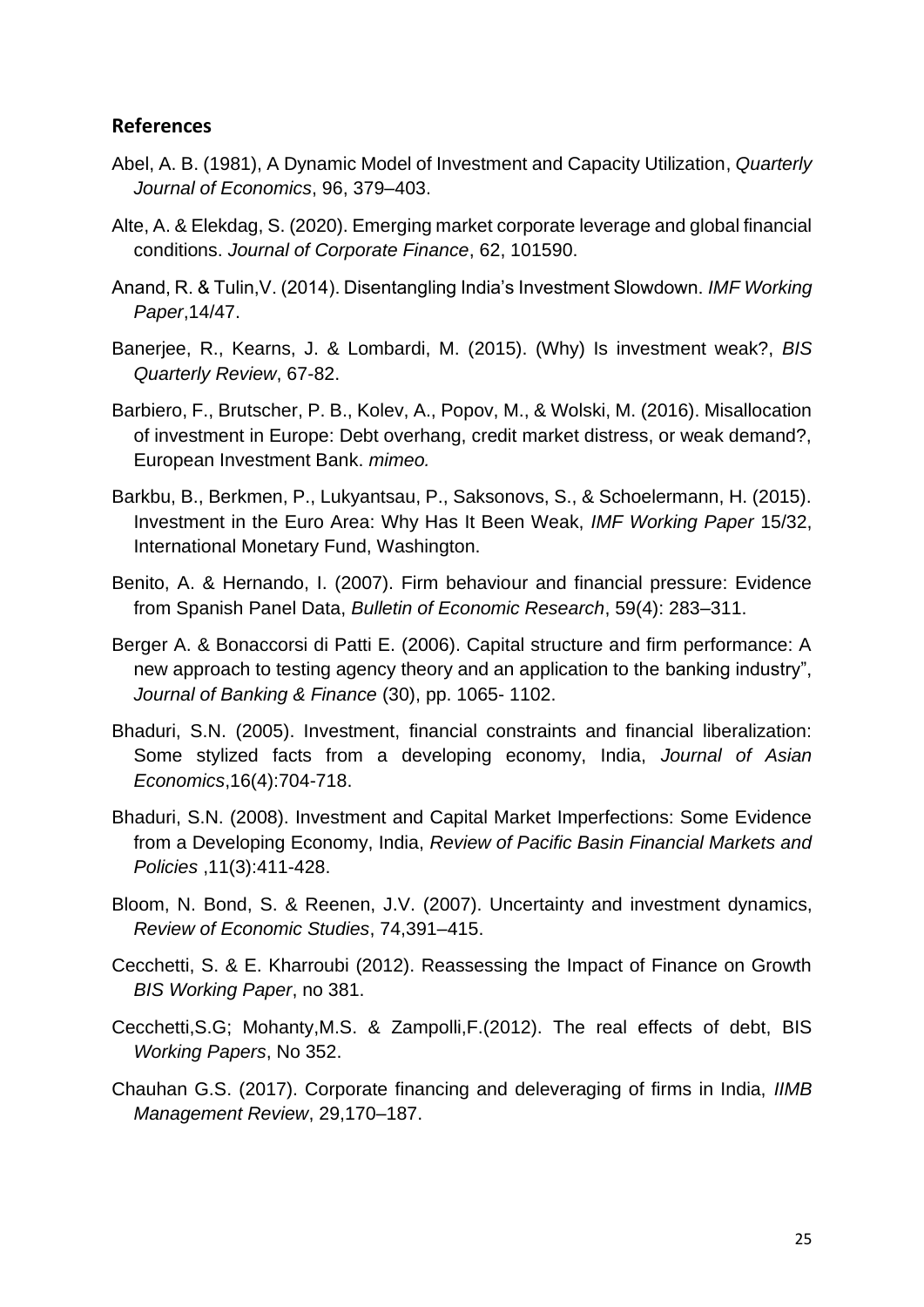- Chen,W., Mrkaic, M. & Nabar,M. (2019). The Global Economic Recovery 10 Years after the 2008 Financial Crisis (April 2019). *IMF Working Paper*, No. 19/83, Available at SSRN: [https://ssrn.com/abstract=3397541.](https://ssrn.com/abstract=3397541)
- ECB (2013). Corporate finance and economic activity in the euro area, Structural Issues Report 2013, *ECB Occasional Paper*, 151.
- Government if India (GoI). (2019). Economic Survey 2018–19.
- Fazzari, S., Hubbard, R. & Petersen, B. (1988). Financing constraints and corporate investment, *Brookings Papers on Economic Activity*, 19,141–206.
- Ferrando, A., Marchica, M. T., & Mura, R. (2017). Financial Flexibility and Investment Ability Across the Euro Area and the UK. *European Financial Management*, 23(1), 87–126.
- Gebauer,S. Setzer, R., & Westphal,A. (2017). Corporate debt and investment: A firmlevel analysis for stressed euro area countries. *ECB Working Paper Series*, No 2101, September, ECB.
- Gennaioli, N., Yueran. M. & Shleifer, A. (2016). Expectations and Investment*, NBER Macroeconomics Annual*, University of Chicago Press, vol. 30(1), 379-431.
- Gordon, R. A. Business Fluctuations. 2d ed. New York: Harper, 1961.
- Guiso, L. & Parigi, G. (1999). Investment and demand uncertainty, *Quarterly Journal of Economics*, 114, (1)185–227.
- Gulen,H. & Ion, M.,( 2016). Policy Uncertainty and Corporate Investment, *The Review of Financial Studies*, Vol. 29(3) 523-56.
- Hansen, B. (1999). Testing for Linearity. *Journal of Economic Surveys*, 13, 551 576.
- Hansen, B. (2011). Threshold Autoregression in Economics, *Statistics and Its Interface*, 4, 123–127.
- Herwadkar, S. (2017), Corporate Leverage in EMEs: Has the Global Financial Crisis Changed the Determinants?, *Reserve Bank of India Working Paper* ,no.4
- IMF (2015), World Economic Outlook.
- IMF (2018a), The Rise in Corporate Saving and Cash Holding in Advanced Economies: Aggregate and Firm Level Trends. *IMF Working Paper*,18/262.
- (2018b), Investment Slowdown in Denmark: Diagnosis and Policy Options, July, 2018, *IMF Working Paper*,18/161.
- (2019), Global Financial Stability Report: Lower for Longer. Washington, DC, October.
- (2020), World Economic Outlook.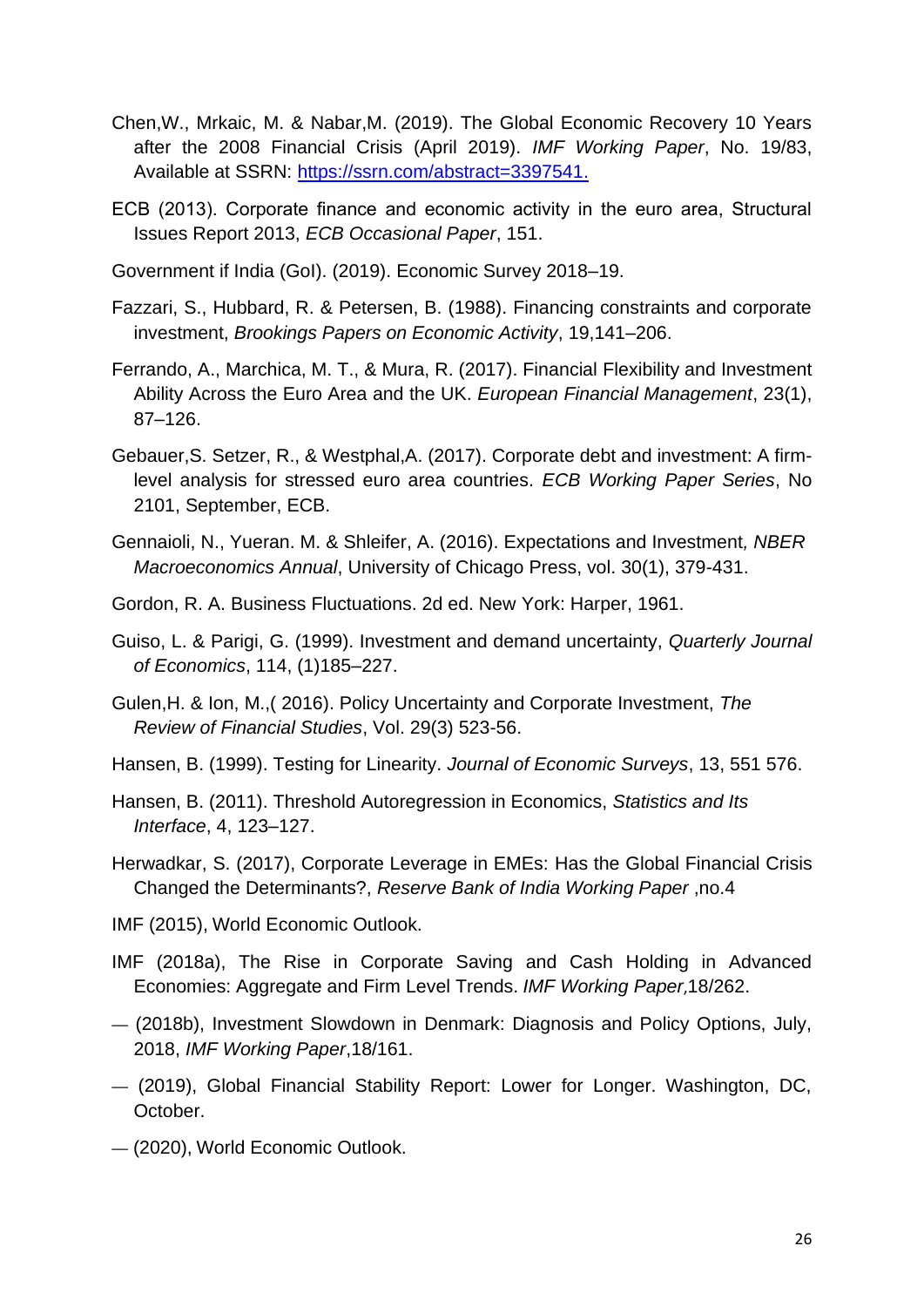- Joseph, A., Knee, C., Horen, N & Saleheen, J. (2019), "All you need is cash: corporate cash holdings and investment after the financial crisis", *Working Paper* No. 843, Bank of England, December.
- Kajananthan, R. & Nimalthasan, P. (2013). Capital structure and study on Sri Lankan listed manufacturing companies", *Merit Research Journal of Business and Management*,1(2), 037-044.
- Kalemli-Ozcan, S., Laeven, L. & Moreno, D. (2015). Debt Overhang, Rollover Risk and Investment in Europe. *Mimeo*, ECB and University of Maryland.
- Klaus, A., Andreas, D., Michael,S. & Egbert, S. (2016). The effect of policy uncertainty on investment plans: Evidence from the unexpected acceptance of a far-reaching referendum in Switzerland, *KOF Working Papers*, No.406, ETH Zurich, KOF Swiss Economic Institute, Zurich.
- Kumar, R. & Pankaj, V. (2009). The Global Economic Crisis: Impact on India and Policy Responses, *ADBI Working Paper*, No. 164, Asian Development Bank Institute, Tokyo.
- Li H, Cui L. (2003). Empirical study of capital structure on agency costs in Chinese listed firms. *Nature and Science*,1(1), 12-20.
- Marconi, D & Christian, U. (2017). Capital misallocation and financial development: a sector-level analysis, Number 1143 - October 2017, Bank of Italy.
- Martinez-Carrascal, C. & Ferrando, A. (2008). The impact of financial position on investment: An analysis for non-financial corporations in the Euro Area. *ECB Working Paper Series*, 943.
- Modigliani, F. & Miller, M. H. (1963). Corporate income taxes and the cost of capital: A correction, *American Economic Review*, 53(3), 437–434.
- Morgan, W.D & Mercer, L. J. (1972). The American Automobile Industry: Investment Demand, Capacity, and Capacity Utilization, 1921-1940, *Journal of Political Economy*, 80(6), 1214-1231
- Myers, S. C. (1977). Determinants of corporate borrowing, *Journal of Financial Economics*, 5(2),147–175.
- Nagaraj, R. (2013). India's Dream Run, 2003-08: Understanding the Boom and its Aftermath. *Economic & Political Weekly*, XLVIII (20), 39-51.
- Patnaik, I., & Pandey, R. (2019), Savings and capital formation in India, *NIPFP Working Paper* (No. 19/271).
- Nunes P. J. M., Serrasqueiro Z. M. & Sequeira T. N. (2009). Profitability in Portuguese service industries: a panel data approach, *The Service Industries Journal*, 29(5), 693-707.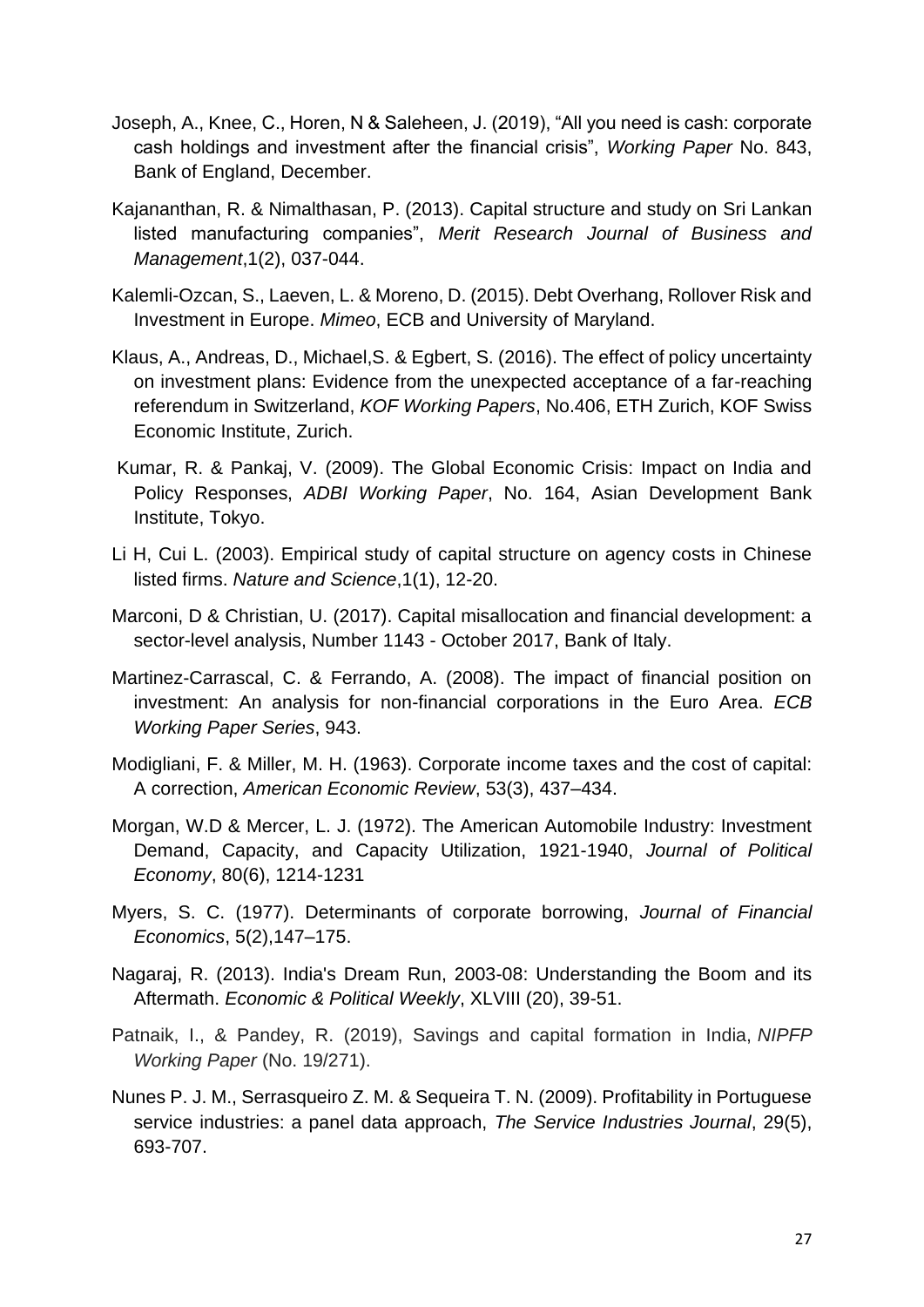- Pal, R. & Ferrando, A. (2010). Financing constraints and firms cash policy in the euro area, *The European Journal of Finance*, 16(2),153–171.
- Phan,Q.T. (2018). Corporate debt and investment with financial constraints: Vietnamese listed firms, *Research in International Business and Finance*, 46, 268– 280.
- RBI (2018), Monetary Policy Report, October.
- Reinhart, C & K Rogoff (2009). This time is different. Eight centuries of financial folly, Princeton University Press.
- Shukla, A.K. & Shaw, T. S. (2020). Impact of Leverage on Firms' Investment: Decoding the Indian Experience, *Reserve Bank of India working paper*, no.7.
- Sony, B & Bhaduri, S. (2021). Information asymmetry and financing choice between debt, equity and dual issues by Indian firms, *International Review of Economics and Finance*,72, 90–101.
- Van Rixtel, A. & Villegas, A. (2015). Equity issuance and share buybacks, *BIS Quarterly Review*, March, 28–29.
- Vermeulen, P. (2002). Business fixed investment: Evidence of a financial accelerator in Europe, *Oxford Bulletin of Economics and Statistics*, 64(3), 217–235.
- World Bank (2010). The Impact of the Global Financial Crisis on Investments in the Electric Power Sector: The Experience of India, Pakistan, and Bangladesh - Final Report. No. 56849-SAS, World Bank. <https://openknowledge.worldbank.org/handle/10986/2919>
- Zhang, H. & Li, S. (2008). The Impact of Capital Structure on Agency Cost: Evidence From UK Public Companies. Proceedings of the 16<sup>th</sup> Annual Conference on Pacific Basin Finance Economics Accounting Management, PBFEAM Conference.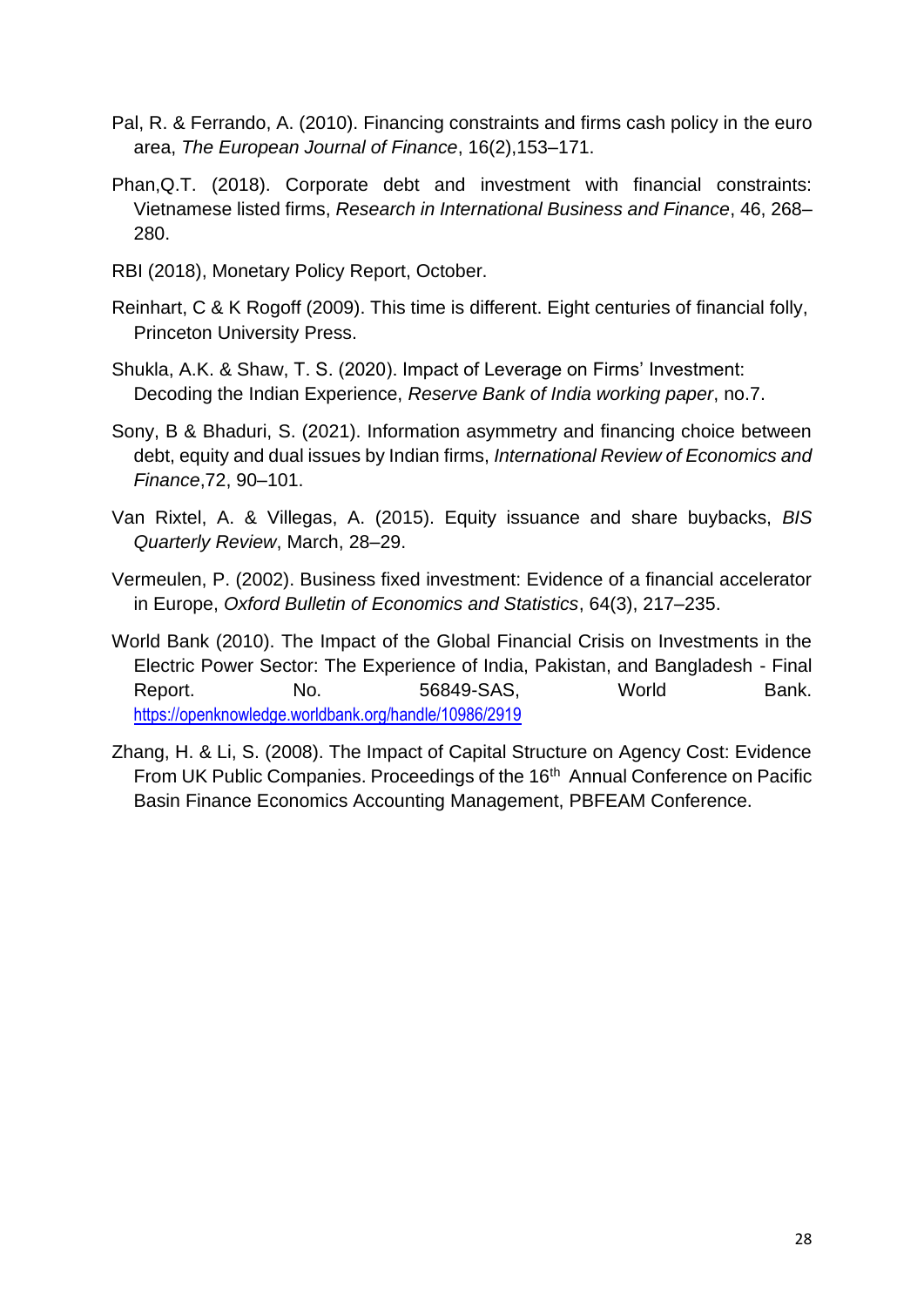## **Table A1: Estimated Coefficients of Baseline Accelerator Model**

|                 | $\beta_1$ | $\beta$ <sub>2</sub> | βз                             | ß4        | $\beta$ <sub>5</sub> | β <sub>6</sub> | ß7      | β <sub>8</sub> | $\nabla \beta_{\#1}$ |
|-----------------|-----------|----------------------|--------------------------------|-----------|----------------------|----------------|---------|----------------|----------------------|
| Coefficient     |           |                      | $ 0.322*** 0.260*** 0.210*** $ | $0.131**$ | $0.106**$            | 0.083          | 0.067   | 0.075          | 10.56**              |
|                 | (0.001)   | (0.001)              | (0.001)                        | (0.006)   | (0.105)              | (0.201)        | (0.261) | (0.062)        | (0.00)               |
| <b>R</b> square | 0.28      | 0.18                 | 0.12                           | 0.05      | 0.04                 | 0.02           | 0.01    | 0.01           |                      |

**Note:** Dependent variable: change in gross fixed capital formation. Estimation results of the baseline accelerator model using 8 quarterly lags of change in output. Values in parenthesis indicate p-values and \*\*\*\* and \*\* denote the significance at 1 per cent, 5 per cent, respectively. #The Wald test suggests that the sum of the coefficients is significant at 1 per cent level. The value of t-statistic is indicated in the last column. Estimations are performed using quarterly data for the period 1998Q1 to 2019Q4.

**Source:** Authors' calculations.

Estimated coefficients of the baseline accelerator model are presented in Table A1. Many of the coefficients of the lagged output variables and the sum of the coefficients are statistically significant meaning that it is supported by the accelerator hypothesis.

| Model 1              |             | <b>Model 2</b>              |             | Model 3                  |             |  |
|----------------------|-------------|-----------------------------|-------------|--------------------------|-------------|--|
| Variables            | Coeff.      | Variables                   | Coeff.      | Variables                | Coeff.      |  |
| Constant             | $0.258***$  | Constant                    | $-0.442***$ | Constant                 | $0.261***$  |  |
| Output               | $0.529***$  | Output                      | $0.506***$  | Output                   | $0.527***$  |  |
| <b>ICR</b>           | $0.016***$  | <b>Capacity Utilisation</b> | $0.006***$  | <b>ICR</b>               | $0.016***$  |  |
| Profitability        | $-0.014***$ | Policy uncertainty          | $0.001***$  | Profitability            | $-0.014***$ |  |
| <b>Credit Growth</b> | $-0.004***$ | Short term rate             |             | 0.001 Credit Growth      | $-0.004***$ |  |
|                      |             | <b>Market Volatility</b>    |             | 0.001 Stalled investment | $-0.039$    |  |
| R-Square             | 0.520       |                             | 0.480       |                          | 0.520       |  |

**Table A2: Estimated coefficients of Augmented Accelerator Models**

**Note**: Dependent variable: investment and independent variables are different combinations of financial and market variables in different models. \*\*\*\* and \*\* denote the significance at 1 per cent and 5 per cent respectively.

**Source:** Authors' calculations.

The estimated coefficients of the augmented accelerator models are shown in Table A2. This approach establishes the fact that the investment dynamics are not only explained by output, but financial variables also have a major role in investment.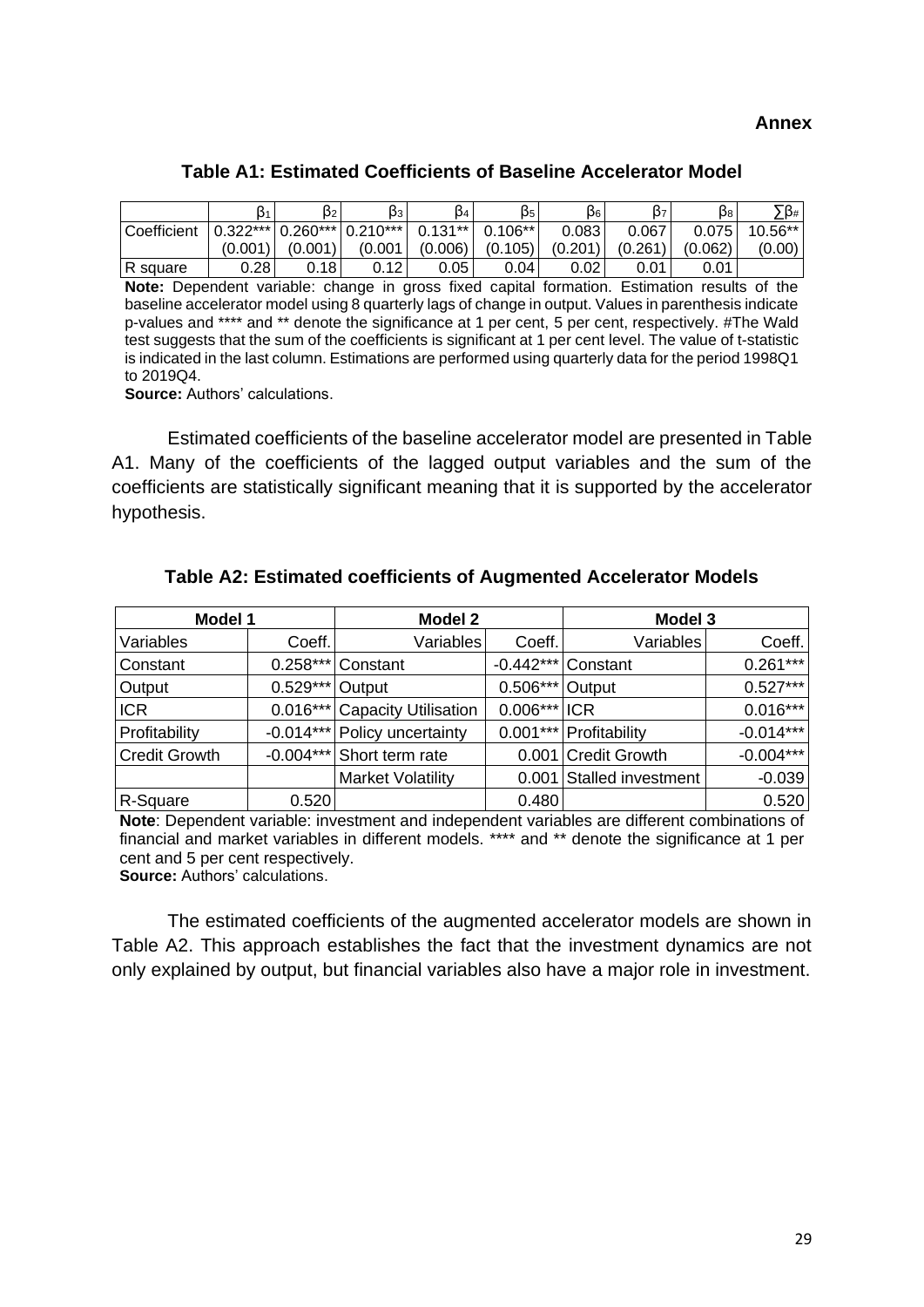| <b>Statistics</b> | Gross<br>Investment | Net<br>Investment | Cashl<br>Holdings | <b>Total Assets</b> | Debt to<br>Equity | Debt to<br>assets | ICR   | <b>DSCR</b> | Profitability |
|-------------------|---------------------|-------------------|-------------------|---------------------|-------------------|-------------------|-------|-------------|---------------|
| Mean              | 1078333.0           | 770565.0          | 10403.7           | 2204033.0           | 57.290            | 20.771            | 2.745 | 0.260       | 0.091         |
| Median            | 267043.5            | 189606.5          | 14065.9           | 393095.0            | 53.058            | 19.479            | 2.107 | 0.248       | 0.090         |
| Maximum           | 5862554.0           | 4094665.0         | 545313.0          | 12671210.0          | 99.698            | 28.859            | 6.718 | 0.419       | 0.128         |
| Minimum           | 14423.0             | 7924.3            | 863.9             | 21771.<br>.9        | 37.131            | 11.232            | 1.441 | 0.146       | 0.047         |
| Std. Dev.         | 1698475.0           | 1229081.0         | 73889.3           | 3688797.0           | 17.789            | 4.881             | 1.466 | 0.065       | 0.018         |
| <b>Skewness</b>   | 169.4               | 167.9             | 143.3             | 172.8               | 1.250             | 0.059             | 1.485 | 0.747       | $-0.036$      |
| Kurtosis          | 448.2               | 440.5             | 350.1             | 458.8               | 3.637             | 2.003             | 4.120 | 3.058       | 2.890         |

**Table A3: Descriptive Statistics (Annual Data)**

**Note:** Amounts are in Rs. Crore. Data coverage is from 1980-81 to 2018-19. Net investment is gross investment minus depreciation.

**Source:** Authors' calculations.

|                 | Business<br>Expectations | Expectations<br>Inflation | rtainty<br>Policy<br>ncei | Utilisation<br>vipacity<br>ပ | Investment<br>⊇.<br>Change | ≘.<br>Change<br>Output | stment<br>크.<br>9e<br>ರ<br>nan<br>E<br>stalle<br>ይ<br>Ξ.<br>ပ | 르.<br>Volatility<br>Change | Rate<br>$\overline{\overline{6}}$<br>ပ | rowth<br>Ō<br>Credit | ICR | Profitability |
|-----------------|--------------------------|---------------------------|---------------------------|------------------------------|----------------------------|------------------------|---------------------------------------------------------------|----------------------------|----------------------------------------|----------------------|-----|---------------|
| Mean            | 114.9                    | 12.5                      | 106.1                     | 74.3                         | 0.013                      | 0.018                  | 0.038                                                         | 0.766                      | 6.6                                    | 13.0                 | 1.8 | 6.7           |
| Median          | 114.7                    | 10.1                      | 94.5                      | 74.0                         | 0.010                      | 0.020                  | 0.021                                                         | $-0.460$                   | 6.7                                    | 12.5                 | 1.7 | 6.6           |
| Maximum         | 126.5                    | 121.5                     | 234.5                     | 82.7                         | 0.109                      | 0.097                  | 0.415                                                         | 60.883                     | 9.5                                    | 27.2                 | 2.5 | 10.6          |
| Minimum         | 96.4                     | 5.3                       | 39.9                      | 68.6                         | $-0.092$                   | $-0.081$               | $-0.123$                                                      | $-17.230$                  | 3.2                                    | 4.0                  | 1.3 | 0.8           |
| Std. Dev.       | 5.4                      | 16.3                      | 46.6                      | 3.2                          | 0.051                      | 0.045                  | 0.096                                                         | 10.184                     | 1.6                                    | 5.5                  | 0.3 | 2.2           |
| <b>Skewness</b> | $-0.7$                   | 6.5                       | 1.1                       | 0.5                          | $-0.144$                   | $-0.414$               | 1.493                                                         | 4.292                      | $-0.5$                                 | 0.6                  | 0.6 | $-0.4$        |
| Kurtosis        | 5.3                      | 43.9                      | 3.8                       | 2.9                          | 2.369                      | 2.452                  | 6.691                                                         | 26.736                     | 2.6                                    | 2.9                  | 2.3 | 3.3           |

**Table A4: Descriptive Statistics (Quarterly Data)**

**Note:** Data coverage is from 2008Q1 to 2019Q4. **Source:** Authors' calculations.